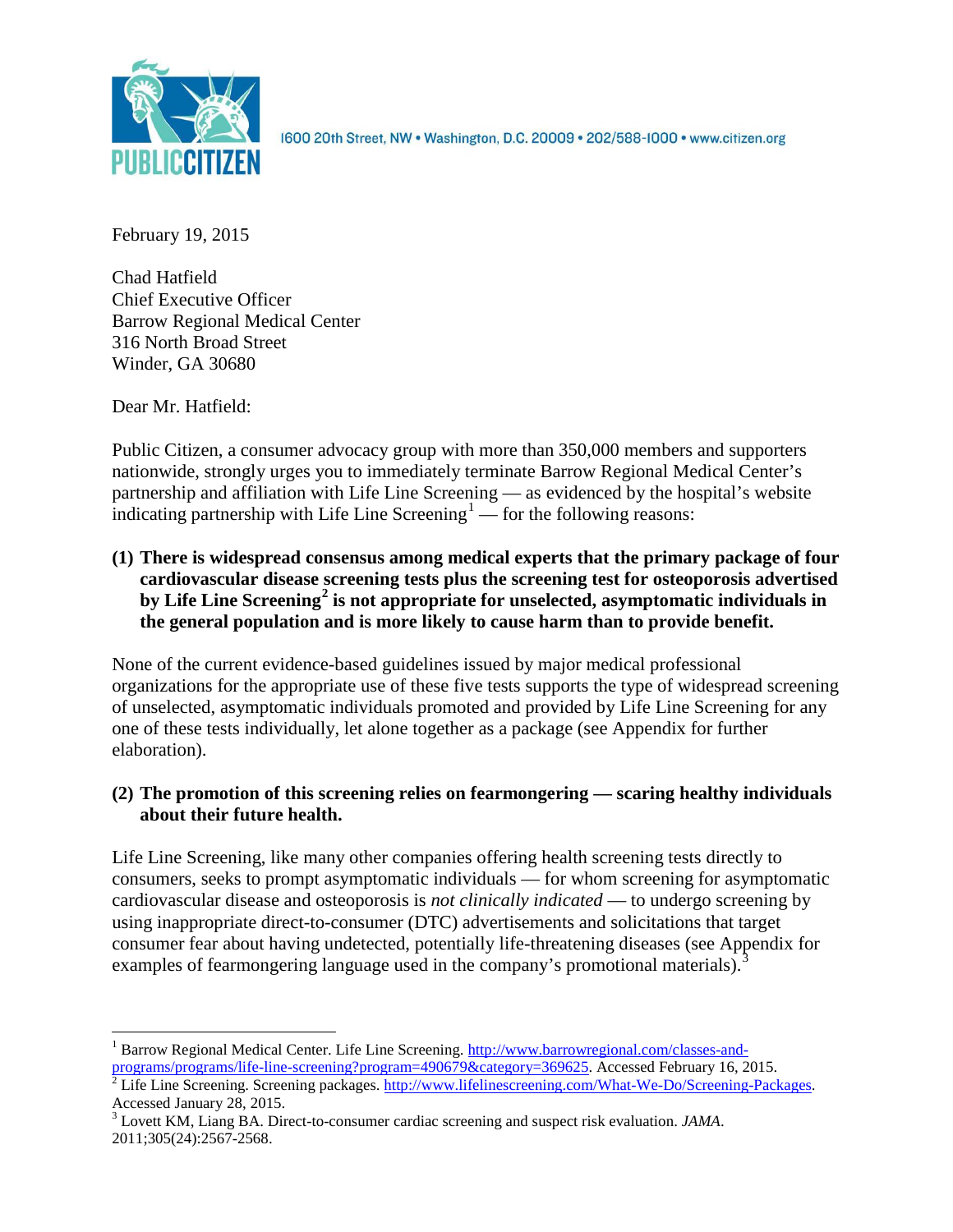### **(3) For many people, false-positive test results from this screening can lead to unfounded anxiety and additional unnecessary, risky, and costly diagnostic procedures and treatment interventions.**[4](#page-1-0),[5](#page-1-1)

Because this screening is performed broadly on *unselected, predominantly asymptomatic populations* (i.e., those not at significant risk), many people will have false**-**positive test results. False-positive results can cause unfounded anxiety and lead to additional diagnostic procedures and treatments, exposing screened individuals to additional risk of physical harm without providing offsetting benefits.

In addition to physical and psychological harms, false-positive results from medically inappropriate screening tests also cause financial harms to the people screened and to others. Unnecessary costs are borne *directly* by the screened patients/consumers for the initial screening and for some of the unnecessary follow-up testing and treatment interventions. Additionally, *indirect* cost to the broader insured population results from insurance companies passing on the costs of superfluous follow-up testing and treatment via increased premiums.

### **(4) Screening unselected, asymptomatic people will lead to** *overdiagnosis***, which occurs when individuals are diagnosed with conditions that will never cause symptoms or death.**

Some individuals undergoing inappropriate screening will have certain true-positive abnormal results, leading to the diagnosis of conditions that will never cause symptoms or death, a problem known as overdiagnosis.<sup>[6](#page-1-2)</sup> As with false-positive test results, overdiagnosis leads to unnecessary anxiety and unnecessary medical interventions. For example, imaging tests, such as the ultrasound cardiovascular disease screening tests offered by Life Line Screening, can detect abnormalities that for many people are minor and not destined to ever progress enough to cause symptoms or death; these people cannot benefit from treatment. In fact, they can only be harmed. When healthy people are systematically encouraged to get screened, overdiagnosis and the problems caused by it are made worse.<sup>[7](#page-1-3)</sup>

## **(5) The promotion and provision of this screening is** *unethical***.**

First, it is exploitative for Life Line Screening to profit from the promotion of medically nonbeneficial testing through the use of misleading advertisements and solicitations that play on people's fear. Second, this screening violates the ethical principles of beneficence (the duty to promote good and act in the best interest of the patient and the health of society) and nonmaleficence (the duty to do no harm to patients).<sup>[8](#page-1-4),[9](#page-1-5)</sup> Finally, direct-to-consumer promotional

<span id="page-1-4"></span>2012;157(10):747-748.

<span id="page-1-5"></span><span id="page-1-0"></span><sup>4</sup> Lovett KM, Liang BA. Direct-to-consumer cardiac screening and suspect risk evaluation. *JAMA*.

<span id="page-1-1"></span><sup>2011;305(24):2567-2568.</sup> <sup>5</sup> Perry S. Buyer beware on 'direct-to-consumer' health screenings. March 21, 2012. *MinnPost.*  [http://www.minnpost.com/second-opinion/2012/03/buyer-beware-direct-consumer-health-screenings.](http://www.minnpost.com/second-opinion/2012/03/buyer-beware-direct-consumer-health-screenings) Accessed January 14, 2015.

<span id="page-1-2"></span><sup>6</sup> Welch HG, Schwartz LM, Woloshin S. *Overdiagnosed: Making People Sick in the Pursuit of Health*. 1st ed. Boston, MA: Beacon Press; 2011: at *xiv*.<br><sup>7</sup> *Ibid*. Page 44.<br><sup>8</sup> Wallace EA, Schumann JH, Weinberger SE. Ethics of commercial screening tests. *Ann Intern Med*.

<span id="page-1-3"></span>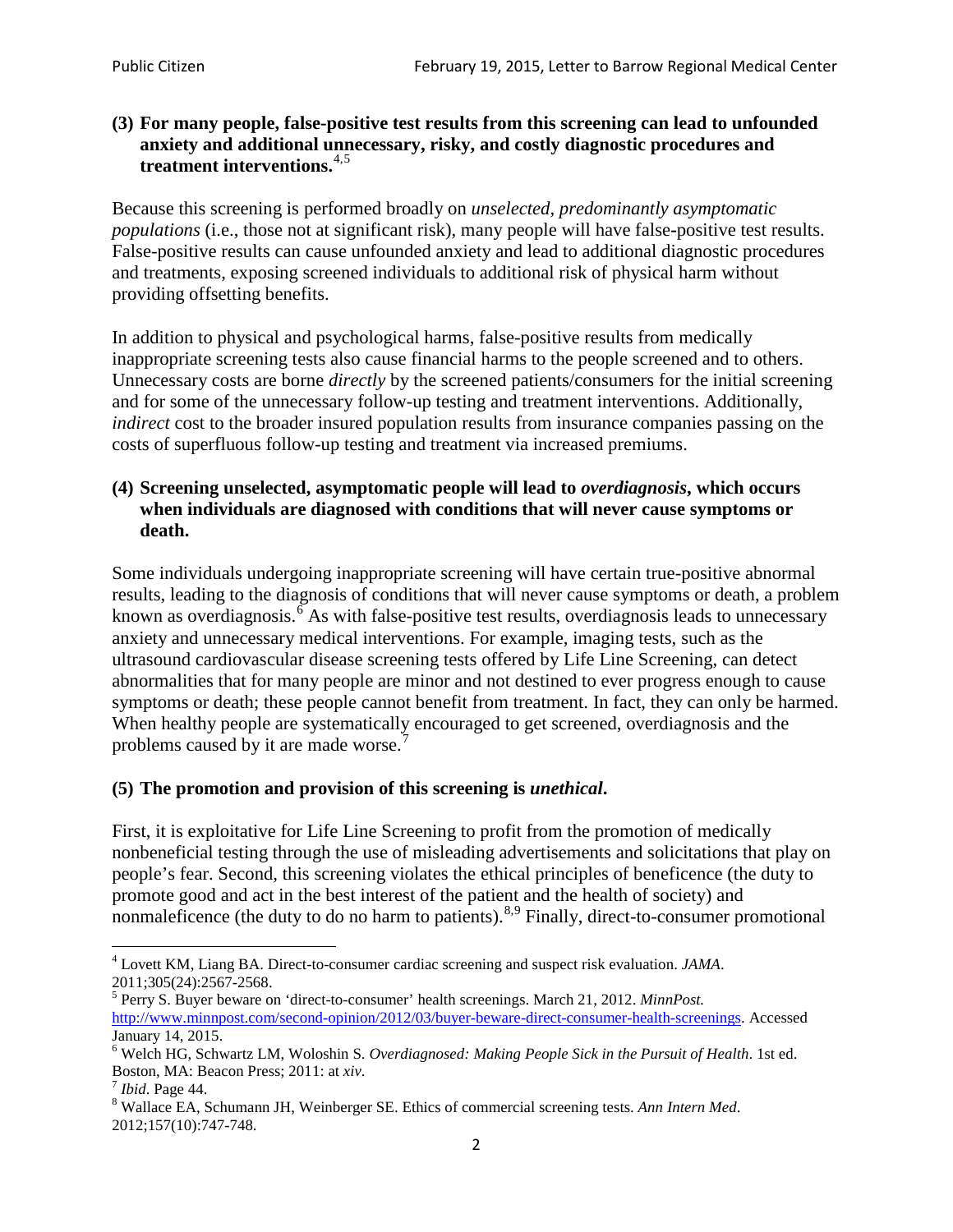materials for screening tests that fail to disclose published guidelines on recommended indications for these tests, as well as the risks of harm, violate the ethical principle of respect for persons and patient autonomy (the duty to protect and foster a patient's free, uncoerced choices). $\frac{10,11}{10,11}$  $\frac{10,11}{10,11}$  $\frac{10,11}{10,11}$  $\frac{10,11}{10,11}$ 

For these reasons, your institution's partnership with Life Line Screening does a great disservice to the community that you serve and adversely impacts public health more broadly. It is therefore imperative that your institution sever its relationship with Life Line Screening and refrain from endorsing the company's heavily promoted, nonselective, community**-**wide cardiovascular disease and osteoporosis screening programs.

Of note, many institutions like yours responded positively to similar requests from Public Citizen. In particular, on June 19, 2014, we wrote letters to 20 hospitals and medical institutions that had partnered with HealthFair, another company that inappropriately promotes similar direct-to-consumer cardiovascular disease screening tests, urging them to immediately sever their relationship with the company. [12](#page-2-2) Fifteen of the 20 institutions have informed either us or representatives of the news media that they have terminated or will be terminating their relationships with HealthFair. Public Citizen applauded these actions.

On August 11, 2014, the *Journal of the American Medical Association* published a Viewpoint article critical of hospital relationships with DTC disease screening companies.<sup>13</sup> The article co-authored by Erik Wallace, M.D., Associate Dean for the Colorado Springs Branch of the University of Colorado School of Medicine; John Schumann, M.D., Interim President, University of Oklahoma-Tulsa; and Steven Weinberger, M.D., Executive Vice President and Chief Executive Officer of the American College of Physicians, the pre**-**eminent national organization of internists — concluded as follows:

If the primary goal of hospitals and DTC screening companies is to improve the health of the populations they serve, then both entities should provide clear and convincing evidence of net benefit with the tests and treatments they offer. Given the controversy over the values and ethics of DTC screening companies and the services they offer, hospitals should clearly and publicly explain their relationships with DTC screening companies, given the lack of evidence to support mass vascular screenings. Hospitals also should justify such relationships transparently or, as Public Citizen suggests, sever such relationships.

Finally, we would also like to call to your attention the fact that on January 22, 2015, Public Citizen requested that the Federal Trade Commission investigate the advertising and promotional

<sup>&</sup>lt;sup>9</sup> Snyder L, American College of Physicians Ethics, Professionalism, and Human Rights Committee. American College of Physicians ethics manual. Sixth edition. Ann Intern Med. 2012;156(1):73-104.

<span id="page-2-0"></span><sup>&</sup>lt;sup>10</sup> Wallace EA, Schumann JH, Weinberger SE. Ethics of commercial screening tests. *Ann Intern Med*. 2012;157(10):747-748.

<span id="page-2-1"></span> $11$  Snyder L, American College of Physicians Ethics, Professionalism, and Human Rights Committee. American College of Physicians ethics manual: Sixth edition. *Ann Intern Med*. 2012;156(1):73-104.<br><sup>12</sup> Public Citizen. Letters to twenty hospitals and medical institutions asking them to end their partnerships with

<span id="page-2-2"></span>HealthFair. [http://www.citizen.org/hrg2206.](http://www.citizen.org/hrg2206) Accessed October 2, 2014.

<span id="page-2-3"></span><sup>13</sup> Wallace EA, Schumann JH, Weinberger SE. Hospital relationships with direct-to-consumer screening companies. *JAMA*. 2014;312(9):891-892. Published online August 11, 2014. doi:10.1001/jama.2014.9500.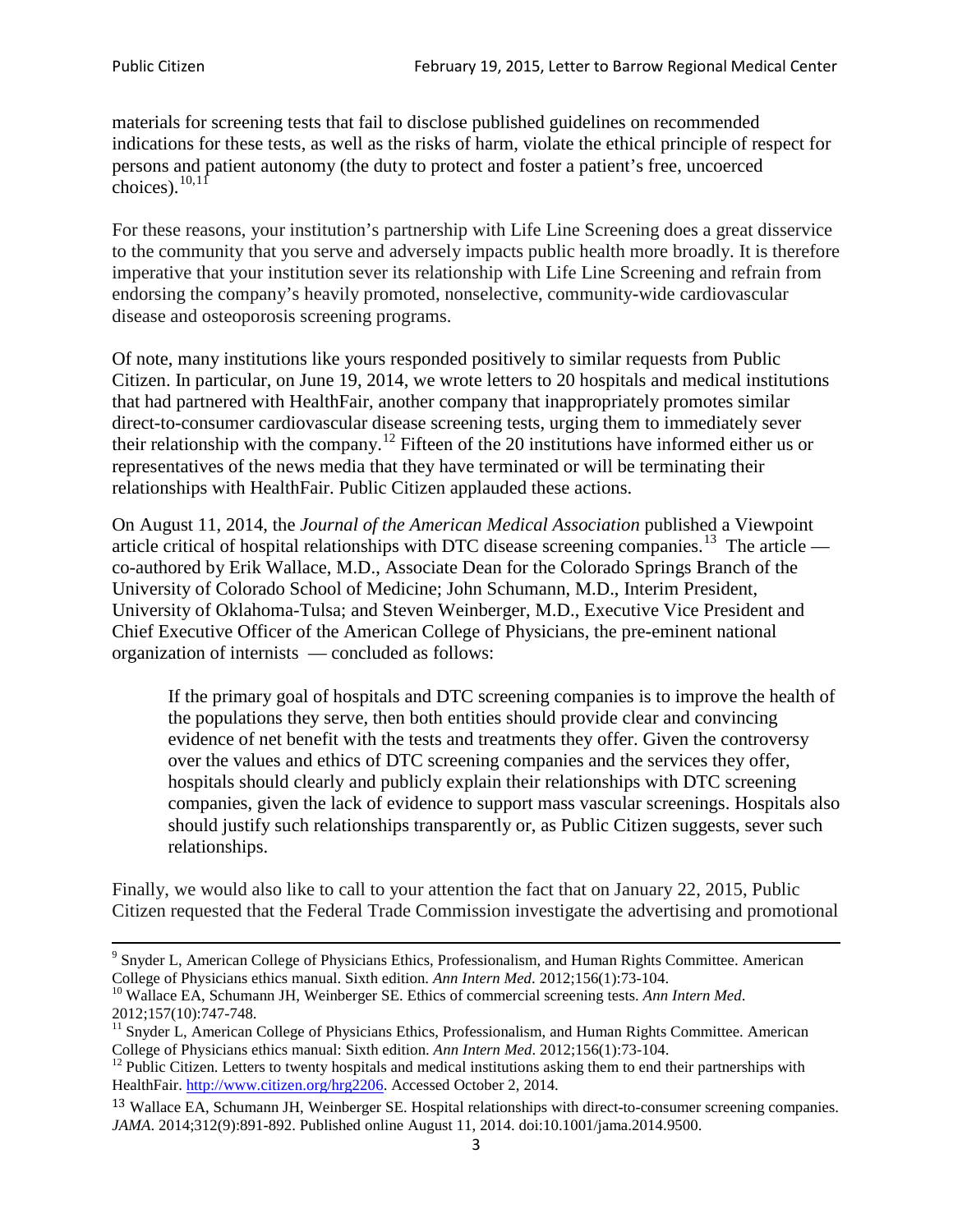activities of Life Line Screening. There is evidence that the company's advertising and promotional materials contain numerous statements that may be deceptive within the meaning of the Federal Trade Commission Act. These materials make unsubstantiated medical-benefit efficacy claims about Life Line Screening's primary cardiovascular disease and osteoporosis screening package, and they omit information material to consumers regarding the risks of adverse health-related outcomes and financial harms that may result from the screening.

Thank you for your prompt attention to this important patient safety and public health issue. Please contact us when you end your relationship with Life Line Screening.

Sincerely,

Vikram Krishnasamy, M.D., M.P.H. Researcher Public Citizen's Health Research Group

Michael Carome, M.D. **Director** Public Citizen's Health Research Group

Sidney M. Wolfe, M.D. Founder and Senior Adviser Public Citizen's Health Research Group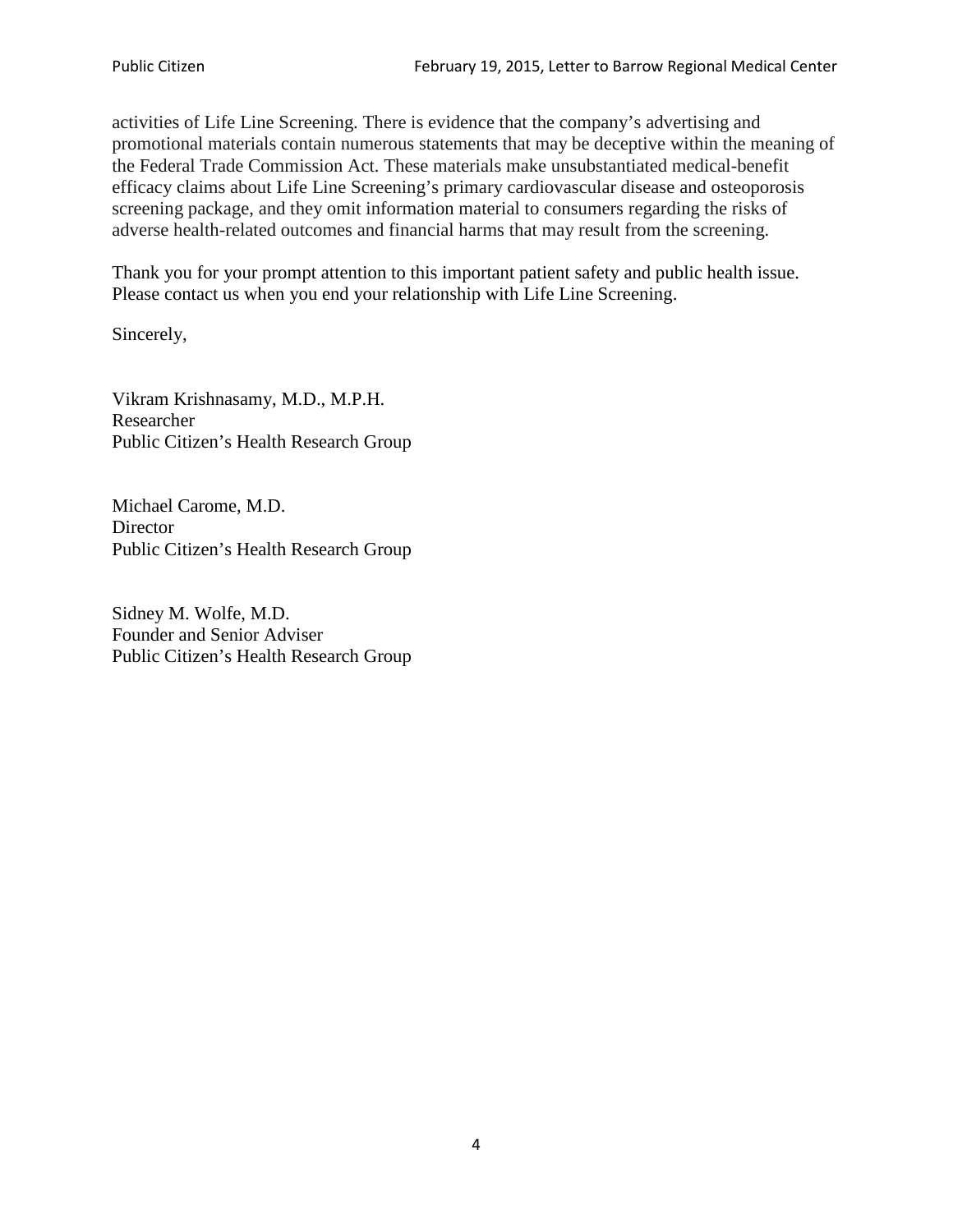# **Appendix**

### **Assessment of Cardiovascular Disease and Osteoporosis Screening Tests Offered by Life Line Screening**

Life Line Screening heavily promotes directly to consumers a package of four cardiovascular disease screening tests plus an osteoporosis risk assessment test.<sup>[14](#page-4-0),[15](#page-4-1)</sup> The four cardiovascular disease screening tests in the package are an electrocardiogram to screen for atrial fibrillation, a carotid artery ultrasound, an abdominal aortic aneurysm ultrasound, and a peripheral arterial disease test. The osteoporosis risk assessment test is an ultrasound of the heel bone to measure bone mass density.

Promotional materials describing these screening tests on the Life Line Screening website and in direct-to-consumer print solicitations mailed directly to people's homes misleadingly note the following:

Since our inception in 1993, we have screened nearly eight million people, and currently screen nearly one million people each year at over 16,000 screening events nationwide. Through this experience, we often identify serious health issues and **have helped save thousands of lives**. [16](#page-4-2) [Emphasis added]

"These screenings have **proven to be safe and accurate** in detecting your risks of stroke and vascular disease – so you and your doctor can do something about it before it's too late."<sup>[17](#page-4-3)</sup> [Emphasis added]

The Life Line Screening promotional materials recommend that adults over age 50 undergo these five screening tests annually:<sup>[18](#page-4-4),[19,](#page-4-5)[20,](#page-4-6)[21](#page-4-7),[22](#page-4-8)</sup>

Q. Who needs to be screened?

A. The answer is anyone over 50 who wants to be proactive about his or her health. …

<span id="page-4-0"></span><sup>&</sup>lt;sup>14</sup> Life Line Screening. Screening packages. [http://www.lifelinescreening.com/What-We-Do/Screening-Packages.](http://www.lifelinescreening.com/What-We-Do/Screening-Packages) AccessedJanuary 9, 2015.

<span id="page-4-1"></span><sup>&</sup>lt;sup>15</sup> Undated letter from Kevin DeWeese, Director of Clinical Operations, Life Line Screening, to a consumer.

Received November 2014.<br><sup>16</sup> Life Line Screening. Who we are. http://www.lifelinescreening.com/Who-We-Are. Accessed January 9, 2015.

<span id="page-4-3"></span><span id="page-4-2"></span><sup>&</sup>lt;sup>17</sup> Undated letter from Kevin DeWeese, Director of Clinical Operations, Life Line Screening, to a consumer. Received November 2014.

<span id="page-4-4"></span><sup>&</sup>lt;sup>18</sup> Life Line Screening. Atrial fibrillation screening. [http://www.lifelinescreening.com/What-We-Do/What-We-](http://www.lifelinescreening.com/What-We-Do/What-We-Screen-For/Atrial-Fibrillation)[Screen-For/Atrial-Fibrillation.](http://www.lifelinescreening.com/What-We-Do/What-We-Screen-For/Atrial-Fibrillation) Accessed January 9, 2015.

<sup>&</sup>lt;sup>19</sup> Life Line Screening. Carotid artery disease screening. [http://www.lifelinescreening.com/What-We-Do/What-We-](http://www.lifelinescreening.com/What-We-Do/What-We-Screen-For/Carotid-Artery-Disease)

<span id="page-4-6"></span><span id="page-4-5"></span>[Screen-For/Carotid-Artery-Disease.](http://www.lifelinescreening.com/What-We-Do/What-We-Screen-For/Carotid-Artery-Disease) Accessed January 9, 2015.<br><sup>20</sup> Life Line Screening. Abdominal aortic aneurysm screening.. http://www.lifelinescreening.com/What-We-Do/What-We-Do/What-We-Screen-For/Abdominal-Aortic-Aneury

<span id="page-4-7"></span><sup>&</sup>lt;sup>21</sup> Life Line Screening. Peripheral arterial disease screening. [http://www.lifelinescreening.com/What-We-Do/What-](http://www.lifelinescreening.com/What-We-Do/What-We-Screen-For/Peripheral-Arterial-Disease)

<span id="page-4-8"></span>[We-Screen-For/Peripheral-Arterial-Disease.](http://www.lifelinescreening.com/What-We-Do/What-We-Screen-For/Peripheral-Arterial-Disease) Accessed January 9, 2015.<br><sup>22</sup> Life Line Screening. Osteoporosis screening/bone density test. [http://www.lifelinescreening.com/What-We-](http://www.lifelinescreening.com/What-We-Do/What-We-Screen-For/Osteoporosis)[Do/What-We-Screen-For/Osteoporosis.](http://www.lifelinescreening.com/What-We-Do/What-We-Screen-For/Osteoporosis) Accessed January 9, 2015.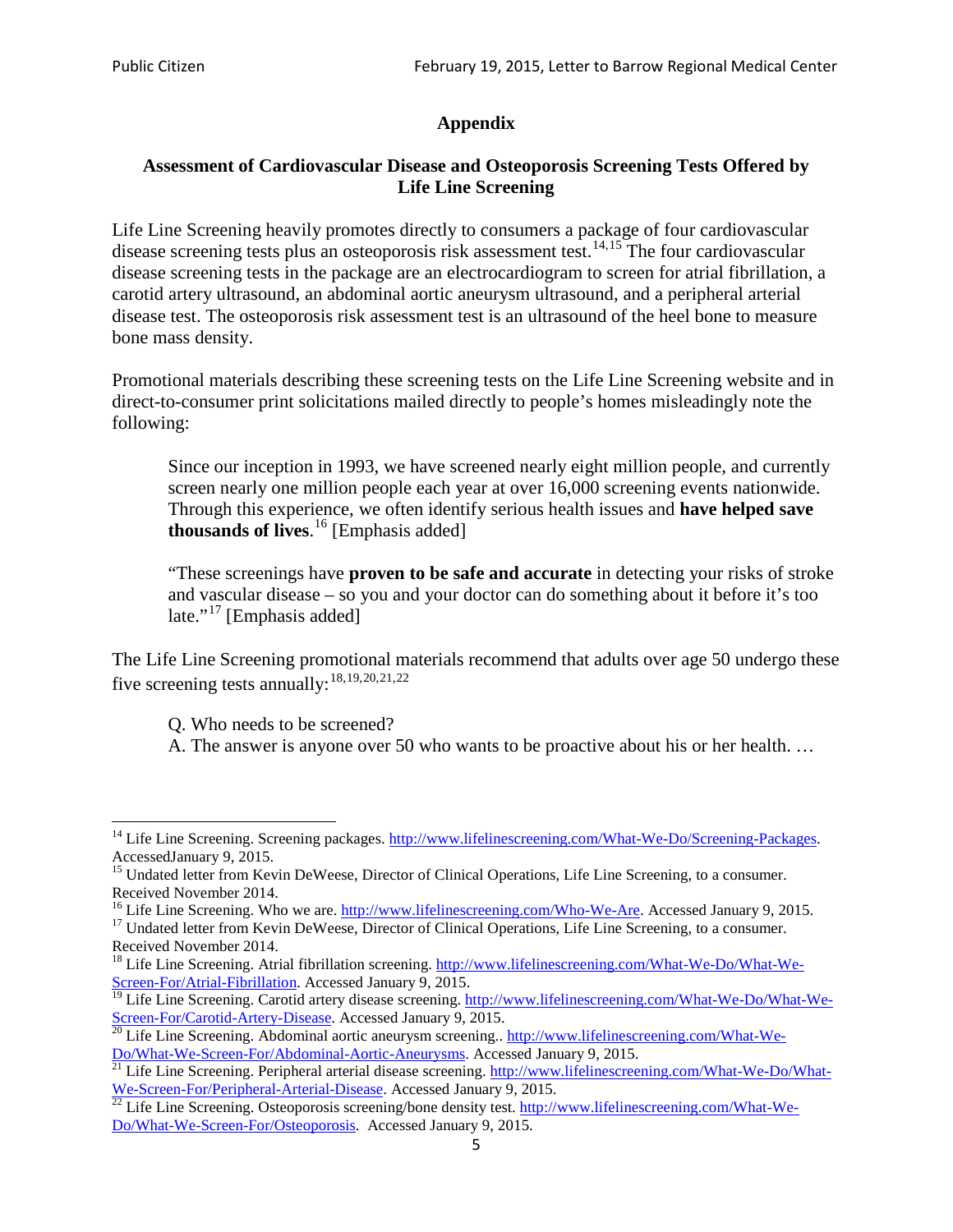However if you have a family history of stroke or heart disease, or if you have high risk factors such as being overweight, high cholesterol, smoking, or lack exercise you may wish to be screened, even if you are in your  $40^{\circ}$ s.<sup>[23](#page-5-0)</sup>

Life Line Screening's primary package is offered at a price of \$149, purportedly providing consumers a "savings of \$181."[24](#page-5-1)

Life Line Screening seeks to prompt asymptomatic individuals for whom screening for asymptomatic cardiovascular disease and osteoporosis is *not clinically indicated* to undergo screening by using inappropriate direct-to-consumer advertisements and solicitations that target consumer fear about having undetected, potentially life-threatening diseases.<sup>[25](#page-5-2)</sup> Examples of such statements found on Life Line Screening's website and print solicitation materials include the following:

- Website: "The absence of risk factors does **not** guarantee that a person will not die from a heart attack. In fact, 1 in 3 people who develop a myocardial infarction (MI) will not have any of the conventional risk factors, which include smoking, unhealthy diet, obesity, physical inactivity, high blood pressure, diabetes and raised lipids."[26](#page-5-3) [Emphasis in original]
- Website: "Similarly, **80% – 85% of strokes occur without warning in asymptomatic patients**, so they can only be significantly reduced by finding and treating the disease before it happens."<sup>[27](#page-5-4)</sup> [Emphasis added]
- Website: "Abdominal aortic aneurysms pose a threat because **they are usually silent until a medical emergency occurs**."[28](#page-5-5) [Emphasis added]
- Website: "**Aneurysms are a health risk because they can burst or rupture. A ruptured aneurysm can cause severe internal bleeding, which can lead to shock or even death.**"<sup>[29](#page-5-6)</sup> [Emphasis in original]
- Website: "Your carotid arteries are the two large blood vessels in your neck that supply blood to your brain. When these arteries become clogged with cholesterol, they become

<span id="page-5-0"></span><sup>&</sup>lt;sup>23</sup> Life Line Screening. Questions  $\&$  answers about Life Line Screening. Enclosure to undated letter from Kevin DeWeese, Director of Clinical Operations, Life Line Screening, to a consumer. Received November 2014.

<span id="page-5-1"></span><sup>&</sup>lt;sup>24</sup> Undated letter from Kevin DeWeese, Director of Clinical Operations, Life Line Screening, to a consumer. Received November 2014.

<span id="page-5-2"></span><sup>25</sup> Lovett KM, Liang BA. Direct-to-consumer cardiac screening and suspect risk evaluation. *JAMA*.  $2011;305(24):2567-2568$ .<br><sup>26</sup> Life Line Screening. The benefits of ultrasound screening in key cardiovascular disease areas.

<span id="page-5-3"></span>[http://www.lifelinescreeningresearch.com/the-benefits-of-ultrasound-screening/.](http://www.lifelinescreeningresearch.com/the-benefits-of-ultrasound-screening/) Accessed January 9, 2015.<br><sup>28</sup> Life Line Screening. Abdominal aortic aneurysm screening. http://www.lifelinescreening.com/What-We-<sup>28</sup>

<span id="page-5-5"></span><span id="page-5-4"></span>[Do/What-We-Screen-For/Abdominal-Aortic-Aneurysms.](http://www.lifelinescreening.com/What-We-Do/What-We-Screen-For/Abdominal-Aortic-Aneurysms) Accessed January 9, 2015. <sup>29</sup> Life Line Screening. Abdominal aortic aneurysm (AAA).

<span id="page-5-6"></span>[http://www.lifelinescreening.com/~/media/Files/US/pdfs/FactSheetAAAupdated.ashx.](http://www.lifelinescreening.com/~/media/Files/US/pdfs/FactSheetAAAupdated.ashx) Accessed January 9, 2015.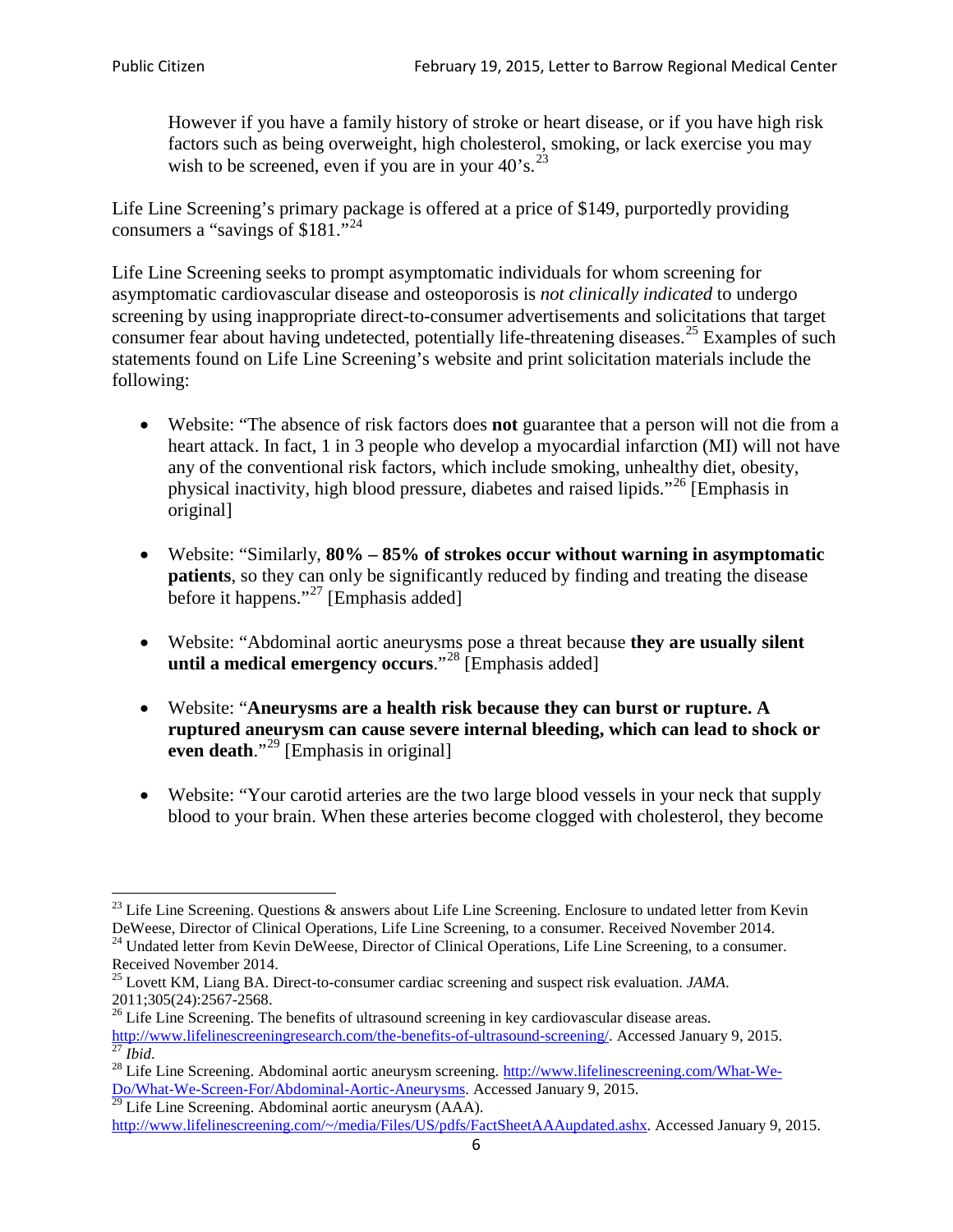**dangerously narrow**. **If a blood clot occurs in the carotid arteries, then blood cannot reach your brain and a stroke can result**. "<sup>[30](#page-6-0)</sup> [Emphasis added]

- Website: "A ruptured aortic aneurysm can cause massive internal bleeding and requires prompt emergency treatment to prevent death. **It is estimated that 80% of people with a ruptured aneurysm will die, and that many of these will die before being able to reach a hospital.**"<sup>[31](#page-6-1)</sup> [Emphasis added]
- Website: "As we age, bones begin to break down faster than new bone can be formed. Osteoporosis removes minerals from bones until they become so weak and brittle that they fracture very easily. Actions such as bending to pick up a newspaper, lifting a vacuum, or even coughing can cause a fracture. **Some fractures, such as hip fractures, may require hospitalization or major surgery, and may result in disability or even**  death."<sup>[32](#page-6-2)</sup> [Emphasis added]
- Direct-to-consumer letter: "These screenings have proven to be safe and accurate in detecting **your risks of stroke and vascular disease** – so you and your doctor **can do something about it before it's too late.**"<sup>[33](#page-6-3)</sup> [Emphasis added]
- Direct-to-consumer letter: "The lifetime risk of stroke for middle-aged men and women is 1 in 5 for women and 1 in 6 for men, and **it takes a terrible toll on families**."[34](#page-6-4) [Emphasis added]
- Direct-to-consumer letter: "Life Line Screening has conducted nearly 8 million screenings, and customers sometimes tell us they feel the **screenings saved their lives**."[35](#page-6-5) [Emphasis added]
- Direct-to-consumer letter:  $36$  "What's inside your arteries?" [Emphasis in original]

As discussed below, a review of current evidence-based guidelines and relevant scientific literature fails to provide support for use of these five tests — individually or together as a package — for widespread screening of asymptomatic individuals in the general adult population over age 50 on a one-time basis, let alone annually. For many individuals, the risks of harm outweigh the benefits of the testing. Moreover, since the tests are not clinically indicated for most people being screened, and since many people will undergo additional unnecessary testing, these screenings are resulting in financial harm to many individuals.

<span id="page-6-0"></span><sup>&</sup>lt;sup>30</sup> Life Line Screening. Carotid artery disease screening. [http://www.lifelinescreening.com/What-We-Do/What-We-](http://www.lifelinescreening.com/What-We-Do/What-We-Screen-For/Carotid-Artery-Disease)[Screen-For/Carotid-Artery-Disease.](http://www.lifelinescreening.com/What-We-Do/What-We-Screen-For/Carotid-Artery-Disease) Accessed January 9, 2015.<br><sup>31</sup> *Ibid.* 32 Life Line Screening. Osteoporosis screening/bone density test. [http://www.lifelinescreening.com/What-We-](http://www.lifelinescreening.com/What-We-Do/What-We-Screen-For/Osteoporosis)

<span id="page-6-2"></span><span id="page-6-1"></span>[Do/What-We-Screen-For/Osteoporosis.](http://www.lifelinescreening.com/What-We-Do/What-We-Screen-For/Osteoporosis) Accessed January 9, 2015. <sup>33</sup> Undated letter from Kevin DeWeese, Director of Clinical Operations, Life Line Screening, to a consumer.

<span id="page-6-3"></span>Received November 2014.<br><sup>34</sup> Ibid.

<span id="page-6-4"></span>

<span id="page-6-5"></span><sup>34</sup> *Ibid*. 35 *Ibid*. 36 *Ibid*.

<span id="page-6-6"></span>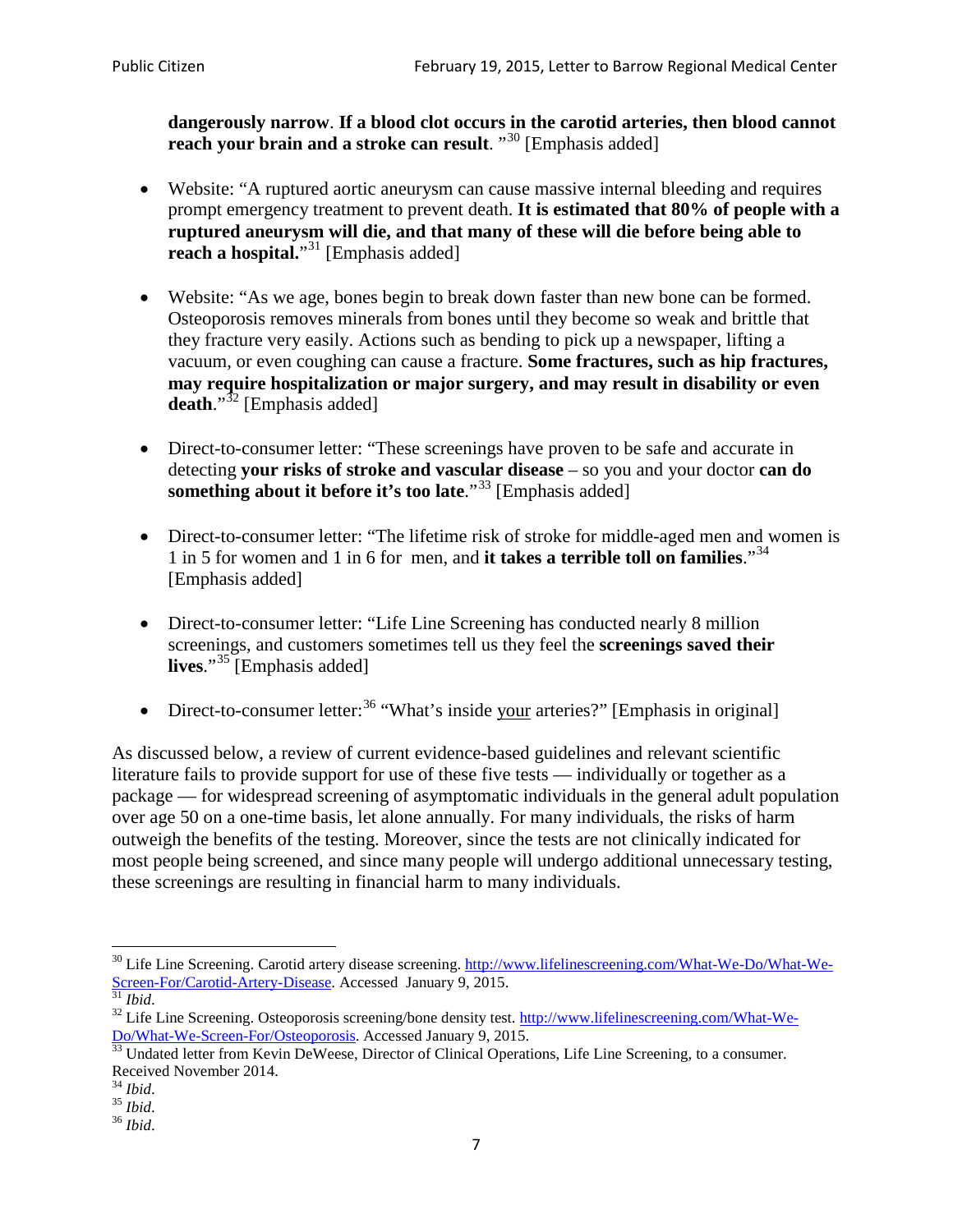Although the following screening tests sound appealing, each one either: (a) clinically benefits only appropriately selected high-risk groups of patients (rather than *all* adults over age 50); or (b) has not been scientifically proven to provide any clinically meaningful benefit to anyone. Widespread and indiscriminate use of these tests is likely to be harmful to large numbers of individuals in the general, asymptomatic population by yielding a significant number of falsepositive test results, leading to subsequent unnecessary diagnostic procedures and treatments, associated adverse effects of those procedures and treatments, and unwarranted anxiety in tested individuals. In addition, some individuals undergoing inappropriate screening will have truepositive abnormal results, but the abnormalities found will never cause symptoms or death, leading to overdiagnosis.

# **A. Atrial fibrillation screening with electrocardiogram (ECG):**

The Life Line Screening online promotional materials state:<sup>[37](#page-7-0)</sup>

Atrial Fibrillation is the most common type of heart arrhythmia (abnormal heartbeat). It occurs when the heart's upper chambers (the atria) beat irregularly or quiver. Without an effective heartbeat blood isn't pumped completely out of the atria, causing blood to pool and possibly clot. A clot can travel to other parts of the body, including the brain, where it may result in stroke.

Screening for Atrial Fibrillation

• A non-invasive procedure used to detect irregular heartbeat (a major risk factor for stroke), an Atrial Fibrillation screening is performed by attaching [ECG] electrodes above your wrists and ankles.

Who should have an atrial fibrillation screening?

• Anyone with risk factors for stroke, atrial fibrillation or carotid artery disease

How often should I get an atrial fibrillation screening?

• Annually

<span id="page-7-1"></span>However, we are not aware of any major medical professional organization that endorses widespread screening of asymptomatic patients younger than age 65 for atrial fibrillation. In addition, atrial fibrillation can be detected in most patients who have the condition simply by checking for an irregularly irregular pulse during a physical exam.

In 2011, the American Heart Association (AHA) and the American Stroke Association (ASA) jointly issued updated evidence-based guidelines for the primary prevention of stroke.<sup>[38](#page-7-1)</sup> The

<span id="page-7-0"></span><sup>&</sup>lt;sup>37</sup> Life Line Screening. Atrial fibrillation screening. [http://www.lifelinescreening.com/What-We-Do/What-We-](http://www.lifelinescreening.com/What-We-Do/What-We-Screen-For/Atrial-Fibrillation)[Screen-For/Atrial-Fibrillation.](http://www.lifelinescreening.com/What-We-Do/What-We-Screen-For/Atrial-Fibrillation) Accessed January 9, 2015.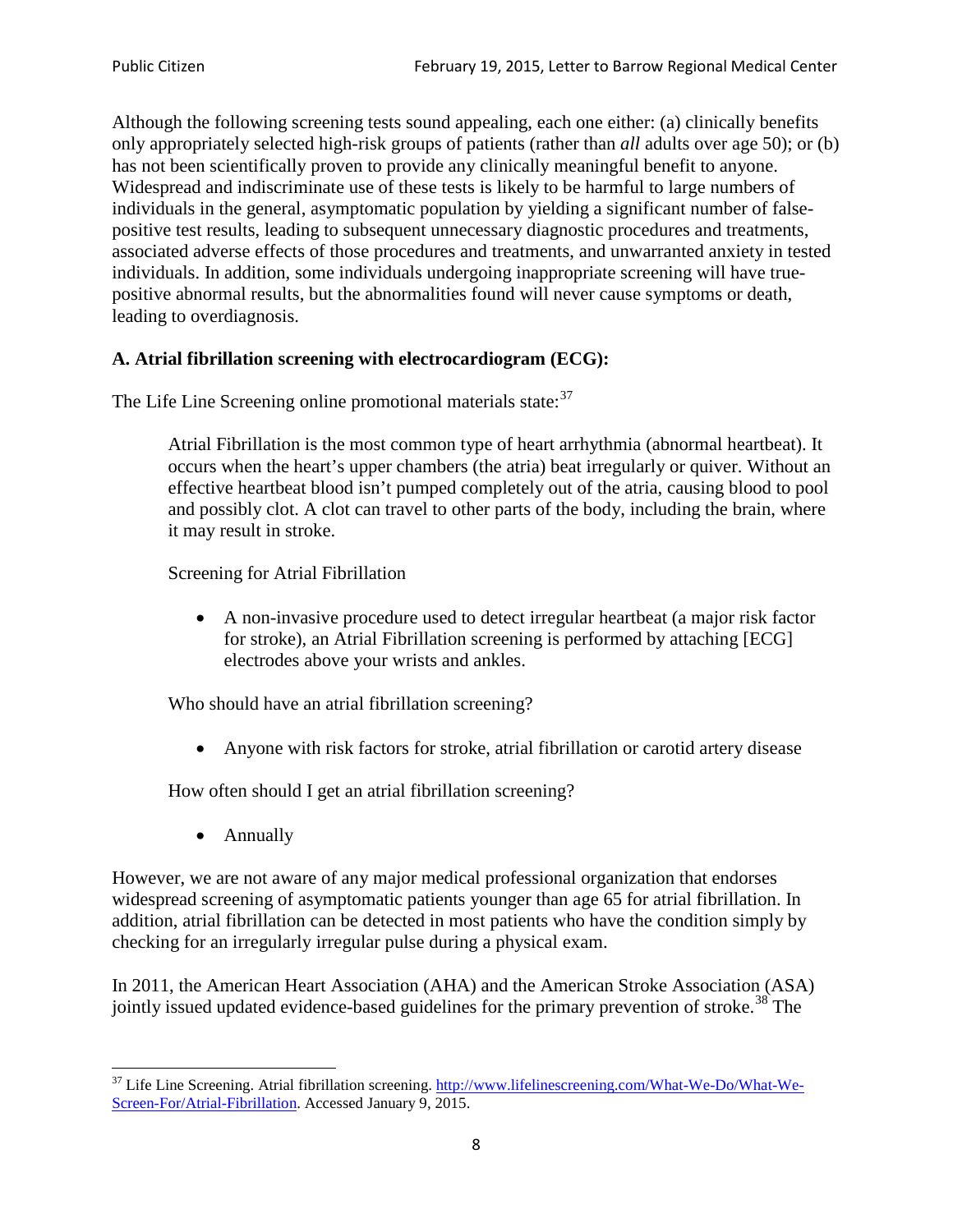American Academy of Neurology (AAN) affirmed the value of these guidelines. The 2011 AHA/ASA guidelines provided the following recommendation regarding screening for atrial fibrillation:

Active screening for atrial fibrillation in patients >65 years of age in primary care settings using pulse taking followed by an ECG as indicated can be useful.

In 2014, the AHA and the ASA issued updated evidence-based guidelines for the primary prevention of stroke.<sup>[39](#page-8-0)</sup> The AAN again affirmed the value of the updated guidelines, and the American Association of Neurological Surgeons, the Congress of Neurological Surgeons and the Preventive Cardiovascular Nurses Association endorsed them. The update provided the following recommendation regarding screening for atrial fibrillation:

Active screening for AF in the primary care setting in patients >65 years of age by pulse assessment followed by ECG as indicated can be useful.

In 2010 and 2012, the European Society of Cardiology issued evidence-based guidelines that similarly recommended that patients ages 65 and older be screened for atrial fibrillation by their primary health care providers by checking the pulse, followed by an ECG in case of irregularity. $40,41$  $40,41$ 

# **B. Stroke/Carotid Artery Ultrasound:**

The Life Line Screening online promotional materials state:<sup>[42](#page-8-3)</sup>

Your carotid arteries are the two large blood vessels in your neck that supply blood to your brain. When these arteries become clogged with cholesterol, they become dangerously narrow. If a blood clot occurs in the carotid arteries, then blood cannot reach your brain and a stroke can result. …

<sup>&</sup>lt;sup>38</sup> Goldstein LB, Bushnell CD, Adams RJ, et al. Guidelines for the primary prevention of stroke: A guideline for healthcare professionals from the American Heart Association/American Stroke Association. *Stroke*.

<sup>2011;42(2):517-584.</sup> [see page 1 for title, authors, ANA affirmation; see page 21 for recommendation]

<span id="page-8-0"></span> $\frac{2011,42(2)(317,601)}{39}$  Meschia JF, Bushnell C, Goden-Albala B, et al. Guidelines for the primary prevention of stroke: A statement for healthcare professionals from the American Heart Association/American Stroke Association. *Stroke*.

<sup>2014;45(12):3754-3832.</sup> [see page 1 for title, authors, ANA affirmation and other endorsements; see page 24 for recommendation]

<span id="page-8-1"></span><sup>40</sup> Camm AJ, Kirchhof P, Lip GYH, et al. Guidelines for the management of atrial fibrillation: The Task Force for the Management of Atrial Fibrillation of the European Society of Cardiology (ESC). *Eur Heart J*. 2010;31:2369- 2429. [See page 50]

<span id="page-8-2"></span><sup>41</sup> Camm AJ, Lip GYH, De Caterina R, et al. 2012 focused update of the ESC Guidelines for the management of atrial fibrillation: An update of the 2010 ESC Guidelines for the management of atrial fibrillation. *Eur Heart J*.

<span id="page-8-3"></span><sup>&</sup>lt;sup>2012</sup>;23(21):2719-2747. [See page 2733] 42 Life Line Screening. [http://www.lifelinescreening.com/What-We-Do/What-We-](http://www.lifelinescreening.com/What-We-Do/What-We-Screen-For/Carotid-Artery-Disease)[Screen-For/Carotid-Artery-Disease.](http://www.lifelinescreening.com/What-We-Do/What-We-Screen-For/Carotid-Artery-Disease) Accessed January 9, 2015.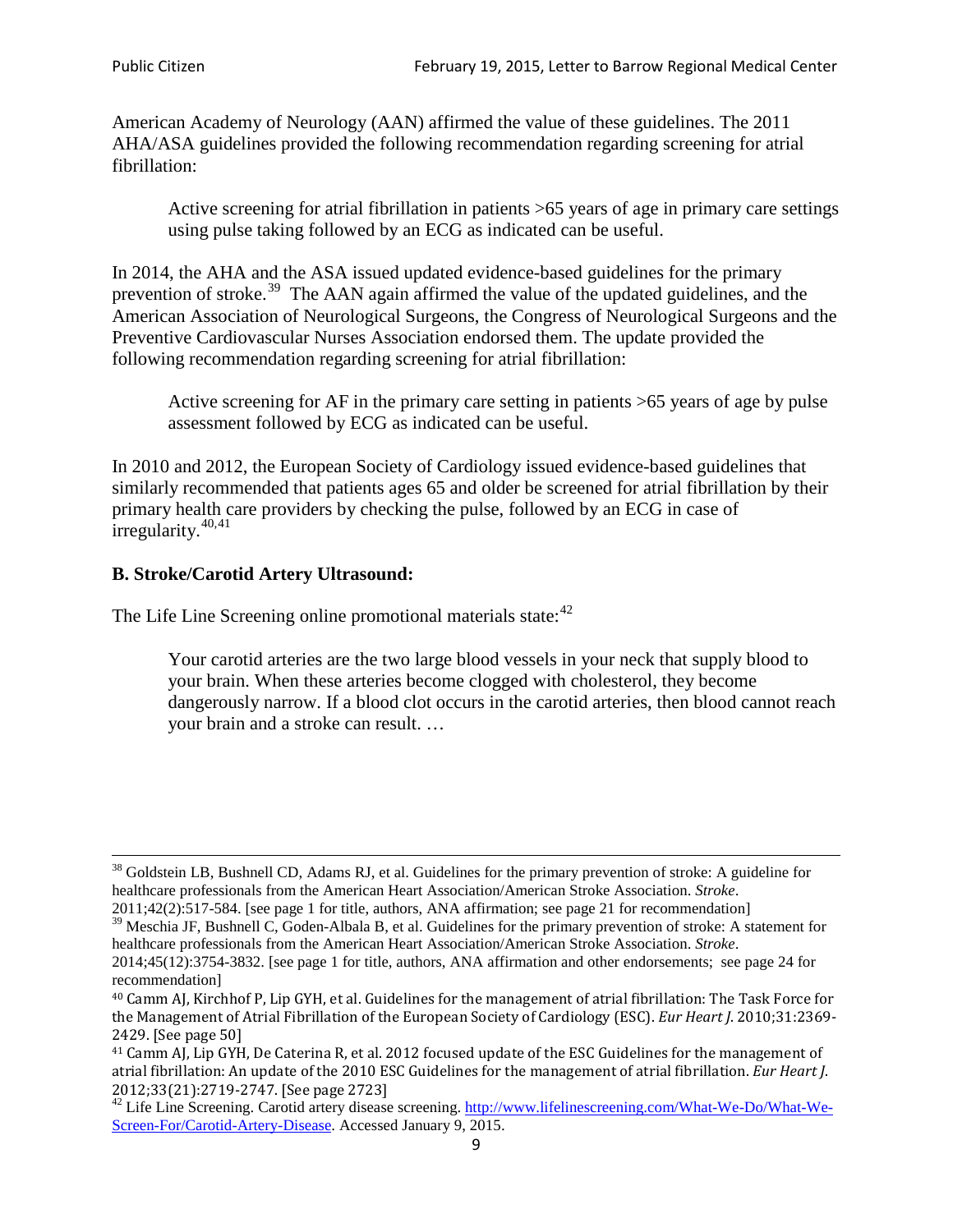Carotid Artery Disease (Plaque) Screening

• Simple, painless and non-invasive, this screening uses cutting-edge Doppler color flow ultrasound technology to create images of the carotid arteries while also measuring blood flow through them.

Who should have a carotid artery screening?

- Anyone over age 50
- Anyone over age 40 with risk factors

How often should I get a carotid artery screening?

• Annually

However, several major medical professional organizations affirmatively recommend *against* indiscriminate screening with carotid artery ultrasounds in low-risk, asymptomatic individuals, and we are not aware of any major medical professional organization that endorses such screening.

Good evidence indicates that although stroke is a leading cause of death and disability in the United States, a relatively small proportion of all disabling, unheralded strokes are due to carotid artery disease. Studies also suggest that only about 1 percent of the general population older than 65 has severe carotid artery stenosis (60 to 90 percent narrowing).<sup>[43](#page-9-0)</sup> Carotid artery stenosis is more prevalent in older adults, smokers, those with hypertension and those with heart disease; unfortunately, research has not found any single risk factor or clinically useful risk stratification tool that can reliably and accurately distinguish people who have clinically important carotid artery stenosis from those who do not.<sup>[44](#page-9-1)</sup>

In 2006, the AHA and the ASA issued a series of evidence-based guidelines for the primary prevention of stroke.[45](#page-9-2) The value of the guidelines was affirmed by the AAN. Although the guidelines did not include a specific recommendation about screening the general population for asymptomatic carotid stenosis, they did state the following:

Although highly selected patients may benefit, screening of general populations for asymptomatic carotid stenosis is unlikely to be cost-effective. The cost-effectiveness of even a one-time screening approach would be highly dependent on the ability to identify a group of persons with a high pretest likelihood of having high-grade asymptomatic disease, the availability of a screening test with a very high sensitivity and specificity when used on a side-scale basis, and very low perioperative complication rates.

<span id="page-9-0"></span> $^{43}$  U.S. Preventive Services Task Force. Screening for carotid artery stenosis: U.S. Preventive Services Task Force recommendation statement. Ann Intern Med. 2007;147(12):854-859.

<span id="page-9-2"></span>

<span id="page-9-1"></span><sup>&</sup>lt;sup>44</sup> *Ibid*. <sup>45</sup> Goldstein LB, Adams R, Alberts MJ, et al. Primary prevention of ischemic stroke: A guideline from the American <sup>45</sup> Goldstein LB, Adams R, Alberts MJ, et al. Primary prevention of ischemic stroke: A guide Heart Association/American Stroke Association Stroke Council. *Stroke*. 2006;37(6):1583-633.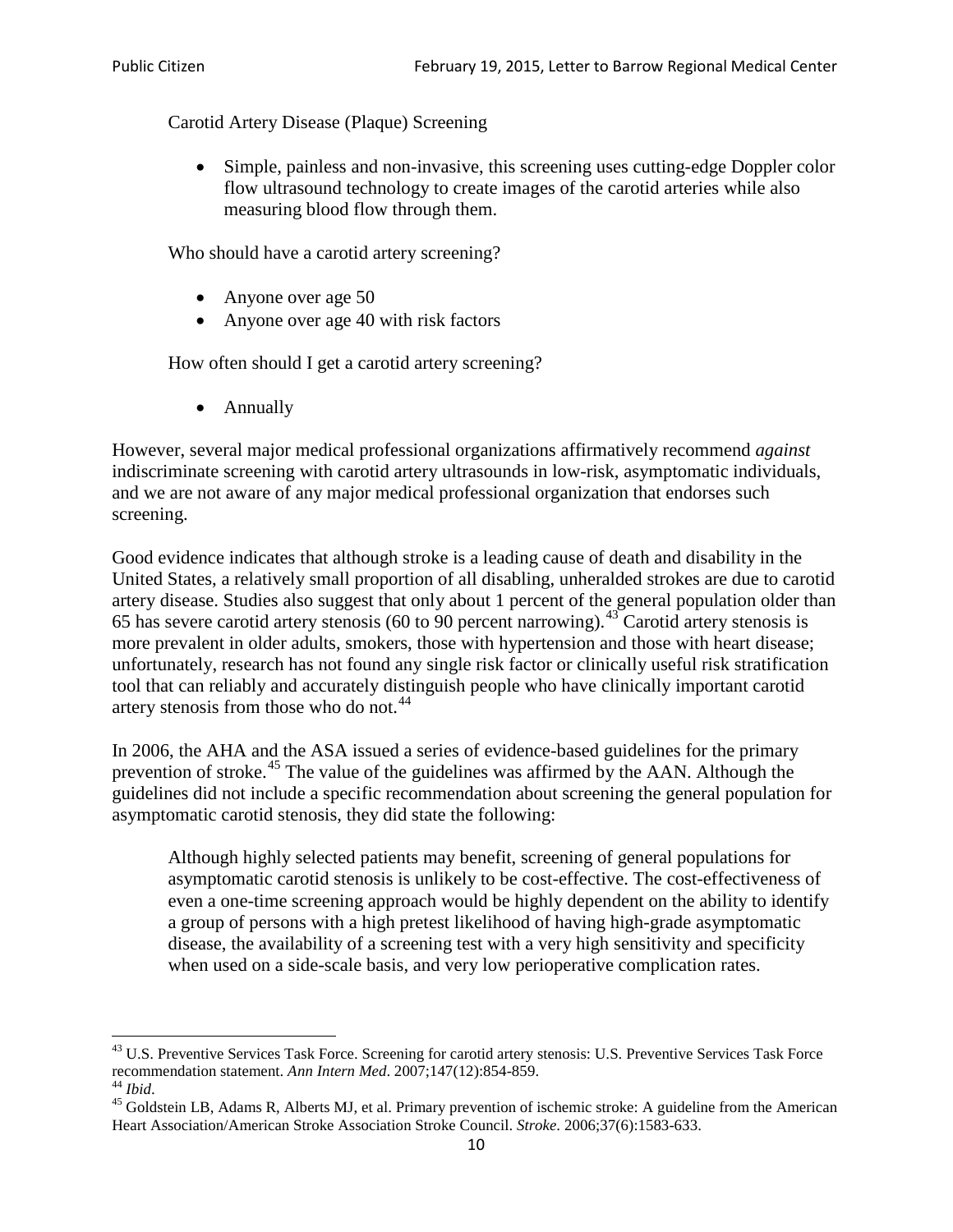These conditions for cost-effective screening are not met for carotid artery ultrasound screening of asymptomatic individuals in the general population, as discussed below.

In 2011, the AHA and the ASA issued updated guidelines for the primary prevention of stroke, the value of which was again affirmed by the  $AAN<sup>46</sup>$  $AAN<sup>46</sup>$  $AAN<sup>46</sup>$ . The updated guidelines stated the following:

Population screening for asymptomatic carotid artery stenosis is not recommended.

In 2014, the AHA and the ASA issued updated guidelines for the primary prevention of stroke.<sup>47</sup> The AAN again affirmed the value of the updated guidelines, and the American Association of Neurological Surgeons, the Congress of Neurological Surgeons, and the Preventive Cardiovascular Nurses Association endorsed them. The updated guidelines stated the following:

Screening low-risk populations for asymptomatic carotid artery stenosis is not recommended.

In 2007, the U.S. Preventive Services Task Force (USPSTF) issued an evidence-based grade D recommendation *against* screening for asymptomatic carotid artery stenosis in the general population.[48](#page-10-2) In making this a grade D recommendation, the USPSTF concluded with moderate certainty that for individuals with asymptomatic carotid artery stenosis, the benefits of screening do not outweigh the harms. It noted, in particular, the following:

#### **Importance**

Good evidence indicates that although stroke is a leading cause of death and disability in the United States, a relatively small proportion of all disabling, unheralded strokes is due to [carotid artery stenosis].

#### **Detection**

The most feasible screening test for severe [carotid artery stenosis] (for example, 60% to 99% stenosis) is duplex ultrasonography. Good evidence indicates that this test has moderate sensitivity and specificity and yields many false-positive results. A positive result on duplex ultrasonography is often confirmed by digital subtraction angiography, which is more accurate but can cause serious adverse events. Noninvasive confirmatory tests, such as magnetic resonance angiography, involve some inaccuracy. Given these facts, some people with false-positive test results may receive unnecessary invasive carotid endarterectomy surgery.

<span id="page-10-0"></span><sup>&</sup>lt;sup>46</sup> Goldstein LB, Bushnell CD, Adams RJ, et al. Guidelines for the primary prevention of stroke: A guideline for healthcare professionals from the American Heart Association/American Stroke Association. *Stroke*.<br>2011;42(2):517-584. [see page 1 for title, authors, ANA affirmation; see page 25 for recommendation]

<span id="page-10-1"></span><sup>&</sup>lt;sup>47</sup> Meschia JF, Bushnell C, Goden-Albala B, et al. Guidelines for the primary prevention of stroke: A statement for healthcare professionals from the American Heart Association/American Stroke Association. *Stroke*. 2014;45(12):3754-3832. [see page 1 for title, authors, ANA affirmation and other endorsements; see page 30 for

recommendation]<br><sup>48</sup> U.S. Preventive Services Task Force. Screening for carotid artery stenosis: U.S. Preventive Services Task Force

<span id="page-10-2"></span>recommendation statement. *Ann Intern Med*. 2007;147(12):854-9.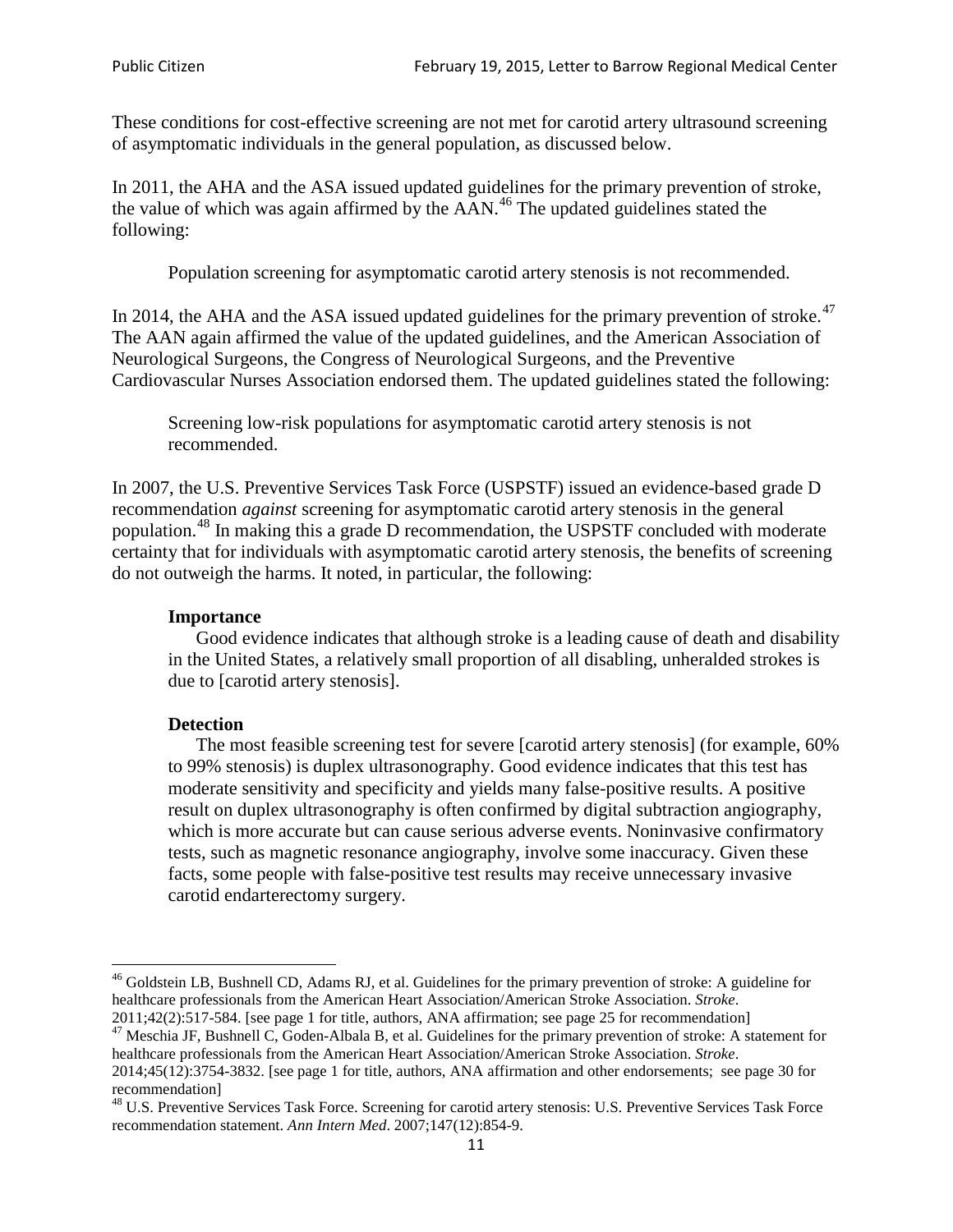### **Benefits of Detection and Early Intervention**

Good evidence indicates that in selected, high-risk trial participants with asymptomatic severe [carotid artery stenosis], carotid endarterectomy by selected surgeons reduces the 5-year absolute incidence of all strokes or perioperative death by approximately 5%. These benefits would be less among asymptomatic people in the general population. For the general primary care population, the benefits are judged to be no greater than small.

### **Harms of Detection and Early Intervention**

Good evidence indicates that both the testing strategy and the treatment with carotid endarterectomy can cause harms. A testing strategy that includes angiography will itself cause some strokes. A testing strategy that does not include angiography will cause some strokes by leading to carotid endarterectomy in people who do not have severe [carotid artery stenosis]. In excellent centers, carotid endarterectomy is associated with a 30-day stroke or mortality rate of about 3%; some areas have higher rates. These harms are judged to be no less than small.

In July 2014, the USPSTF issued an updated recommendation against screening for asymptomatic carotid artery stenosis in the general population.<sup>[49](#page-11-0)</sup> In reaffirming its prior recommendation, the USPSTF concluded with moderate certainty that the harms of screening for asymptomatic carotid artery stenosis outweigh the benefits. The USPSTF presented the following updated rationale: $50$ 

#### **Importance**

Stroke is a leading cause of death and disability in the United States. Although asymptomatic carotid artery stenosis is a risk factor for stroke, it causes a relatively small proportion of strokes.

#### **Detection**

The most feasible screening test for carotid artery stenosis (defined as 60% to 99% stenosis) is ultrasonography. Although adequate evidence indicates that this test has high sensitivity and specificity, in practice, ultrasonography yields many false-positive results in the general population, which has a low prevalence of carotid artery stenosis (approximately 0.5% to 1%). There are no externally validated, reliable tools that can determine who is at increased risk for carotid artery stenosis or for stroke when carotid artery stenosis is present. Adequate evidence indicates that the accuracy of screening by auscultation of the neck is poor.

## **Benefits of Detection and Early Intervention**

There is no direct evidence on the benefits of screening for carotid artery stenosis. Adequate evidence indicates that in selected trial participants with asymptomatic carotid artery stenosis, carotid endarterectomy (CEA) performed by selected surgeons reduces the absolute incidence of all strokes or perioperative death by approximately 3.5%

<span id="page-11-0"></span><sup>&</sup>lt;sup>49</sup> LeFevre on behalf of the U.S. Preventive Services Task Force. Screening for asymptomatic carotid artery stenosis: U.S. Preventive Services Task Force Recommendation Statement. *Ann Intern Med*. Published online July 8, 2014. doi:10.7326/M14-1333. <sup>50</sup> *Ibid*.

<span id="page-11-1"></span>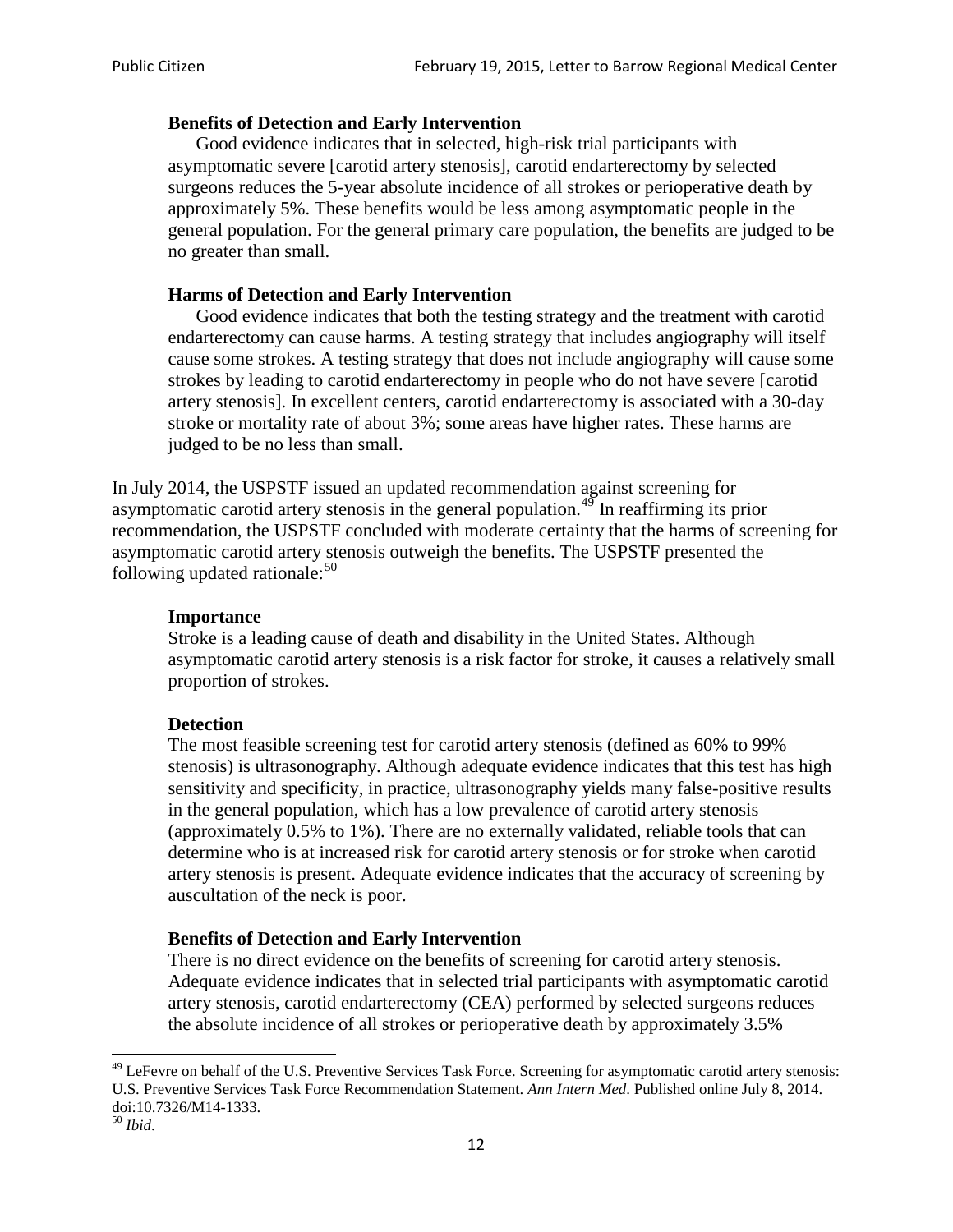compared with (outdated) medical management. However, this difference is probably smaller with current optimal medical management. The magnitude of these benefits would be smaller in asymptomatic persons in the general population. For the general primary care population, the magnitude of benefit is small to none. There is no evidence that identification of asymptomatic carotid artery stenosis leads to any benefit from adding or increasing medication doses (beyond current standard medical therapy for cardiovascular disease prevention).

### **Harms of Detection and Early Intervention**

Adequate evidence indicates that both the testing strategy for carotid artery stenosis and treatment with CEA can cause harms. Although screening with ultrasonography has few direct harms, all screening strategies, including those with or without confirmatory tests (that is, digital subtraction or magnetic resonance angiography), have imperfect sensitivity and specificity and could lead to unnecessary interventions and result in serious harms. In selected centers similar to those in the trials, CEA is associated with a 30-day stroke or mortality rate of approximately 2.4%; reported rates are as high as approximately 5% in low-volume centers and 6% in certain states. Myocardial infarctions are reported in 0.8% to 2.2% of patients after CEA. The 30-day stroke or mortality rate after carotid angioplasty and stenting (CAAS) is approximately 3.1% to 3.8%. The overall magnitude of harms of screening and subsequent treatment of asymptomatic carotid artery stenosis is small to moderate depending on patient population, surgeon, center volume, and geographic location.

In 2007, the American Society of Neuroimaging, with co-sponsorship by the Society of Vascular and Interventional Neurology, issued evidence-based recommendations on the screening of asymptomatic carotid artery disease in the general population and selected subsets of patients.<sup>[51](#page-12-0)</sup> These societies issued a grade E recommendation *against* screening for carotid artery stenosis in the general population or in a selected population based on age, gender or any other variable alone. The criteria for a grade E recommendation were that the prevalence of disease may be high or low but detection and treatment is documented to have no benefit, or prevalence of disease is low. They also issued a grade A recommendation that screening of selective subpopulations of adults age 65 or older with at least three cardiovascular risk factors (hypertension, coronary artery disease, current cigarette smoking or hyperlipidemia) needs to be considered. The criteria of a grade A recommendation were that the prevalence of disease is high and detection and treatment is of documented benefit.

In 2011, the Society for Vascular Surgery issued a position statement recommending ultrasound screening of carotid arteries only for high-risk individuals age 55 or older, taking into account cardiovascular risk factors, such as a history of hypertension, diabetes mellitus, smoking,

<span id="page-12-0"></span><sup>&</sup>lt;sup>51</sup> Qureshi AI, Alexandrov AV, Tegeler CH, et al. Guidelines for screening of extracranial carotid artery disease: a statement for healthcare professionals from the multidisciplinary practice guidelines committee of the American Society of Neuroimaging; cosponsored by the Society of Vascular and Interventional Neurology. *J Neuroimaging*. 2007;17(1):19-47.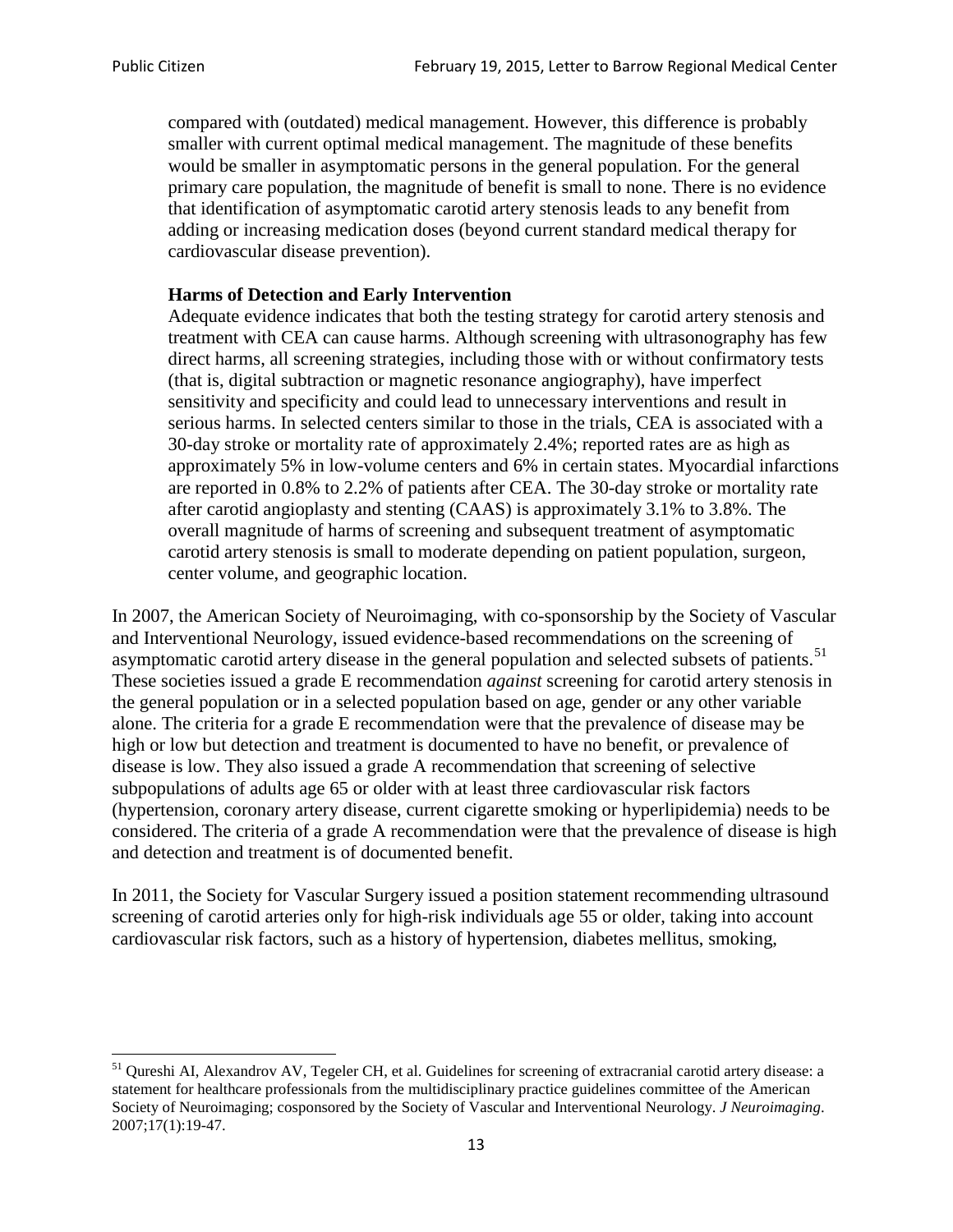hypercholesterolemia, or known cardiovascular disease.<sup>[52](#page-13-0)</sup> The position statement provided little substantive evidence to support this recommendation.

Thus, screening for carotid artery stenosis with ultrasound in the general, asymptomatic population has *not* been shown to significantly improve clinical outcomes, and numerous medical professional organizations strongly recommend against such screening.

#### **C. Abdominal Aortic Aneurysm Ultrasound:**

The Life Line Screening online promotional materials state:<sup>[53](#page-13-1)</sup>

An Abdominal Aortic Aneurysm (AAA), a specific kind of aneurysm, is a condition in which the lining of the blood vessel called the aorta is enlarged within the abdomen. Abdominal aortic aneurysms pose a threat because they are usually silent until a medical emergency occurs.

The abdominal aorta is the largest blood vessel in the body and the main artery that originates in the heart. As the lining weakens from age and other risk factors, the vessel wall thins and expands. …

Screening for Aortic Aneurysms

• A painless, non-invasive procedure, an abdominal aortic aneurysm screening requires you to lie on your back while a technician uses ultrasound to take images and measurements of your abdominal aorta. …

Who should have an aortic aneurysm screening?

• Anyone with risk factors

How often should I get an aortic aneurysm screening?

• Annually

By definition, an AAA is present when aortic diameter equals or exceeds 3.0 cm (slightly more than one inch).<sup>[54](#page-13-2)</sup> Most people who have an AAA show no signs or symptoms until it ruptures. The strongest risk factor for *rupture* of an AAA is the aortic diameter.<sup>[55](#page-13-3)</sup> Thus, risk of AAA rupture rises with increasing size of the aneurysm. AAAs with a diameter between 3.0 and 3.9

<span id="page-13-0"></span><sup>&</sup>lt;sup>52</sup> Society for Vascular Surgery. SVS position statement on vascular screenings. January 2011. http://www.vascularweb.org/about/positionstatements/Pages/svs-position-statement-on-vascular-screening.aspx.<br>Accessed January 14, 2015.

<span id="page-13-1"></span>Accessed January 14, 2015.<br>
Sa Life Line Screening. Abdominal aortic aneurysm screening. http://www.lifelinescreening.com/What-We-<br>
Do/What-We-Screen-For/Abdominal-Aortic-Aneurysms. Accessed January 9, 2015.

<span id="page-13-2"></span> $\frac{1}{54}$  Fleming C, Whitlock EP, Beil TL, Lederle FA. Screening for abdominal aortic aneurysm: A best-evidence systematic review for the U.S. Preventive Services Task Force. *Ann Intern Med.* 2005;142(3):203-211.<br><sup>55</sup> Lederle FA, Johnson GR, Wilson SE, et al. Rupture rate of large abdominal aortic aneurysms in patients refusing

<span id="page-13-3"></span>or unfit for elective repair. *JAMA*. 2002;287(22):2968-2972.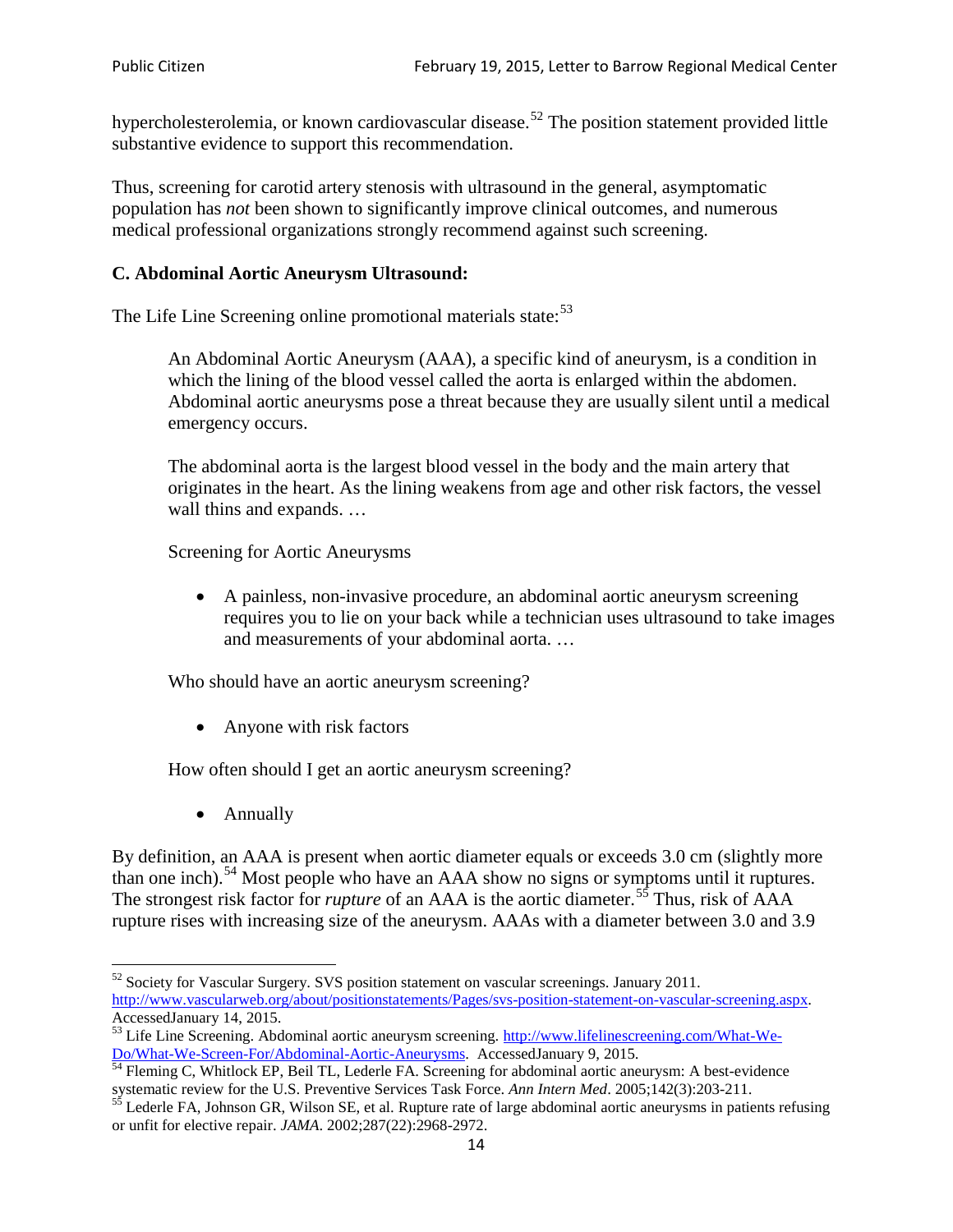cm have an essentially 0 percent annual rupture risk; those with between 4.0 and 4.9 cm have a 1 percent risk; and those between 5.0 and 5.9 cm have a 11 percent annual rupture risk.<sup>[56](#page-14-0)</sup>

In a study of an unselected general population in the U.K., the prevalence of AAA was six times greater in men than women for all age groups.<sup>[57](#page-14-1)</sup> For men not screened for  $AAA$ , almost all deaths from ruptured AAAs occurred after age 65, with more than half occurring before age 80.<sup>[58](#page-14-2)</sup> For women not screened for AAA, the majority of AAA-related deaths occurred after age 80.<sup>[59](#page-14-3)</sup>

Several major medical professional organizations affirmatively recommend one-time ultrasound screening for AAAs *only in certain high-risk individuals* given the epidemiology of AAAs described above, and we are not aware of any major medical professional organization that endorses indiscriminate ultrasound screening for AAAs in low-risk, asymptomatic individuals.

In 2005, the USPSTF issued the following evidence-based recommendations for AAA screening:  $60$ 

(1) A grade B recommendation for one-time screening for AAA by ultrasonography in men age 65 to 75 who have ever smoked. In making this a grade [B recommendation,](http://www.uspreventiveservicestaskforce.org/uspstf/gradespre.htm#brec) the USPSTF offered the following rationale:

> The USPSTF found good evidence that screening for AAA and surgical repair of large AAAs ( $\geq$ 5.5 cm) in men age 65 to 75 years who have ever smoked (current and former smokers) leads to decreased AAA-specific mortality. There is good evidence that abdominal ultrasonography, performed in a setting with adequate quality assurance (that is, in an accredited facility with credentialed technologists), is an accurate screening test for AAA. There is also good evidence of important harms of screening and early treatment, including an increased number of surgeries with associated clinically significant morbidity and mortality, and short-term psychological harms. On the basis of the moderate magnitude of net benefit, the USPSTF concluded that the benefits of screening for AAA in men age 65 to 75 years who have ever smoked outweigh the harms.

(2) No recommendation for or against screening for AAA in men age 65 to 75 who have *never* smoked. In making this grade C recommendation, the USPSTF offered the following rationale:

> The USPSTF found good evidence that screening for AAA in men age 65 to 75 years who have never smoked leads to decreased AAA-specific mortality. There is, however, a lower prevalence of large AAAs in men who have never smoked

<span id="page-14-0"></span><sup>&</sup>lt;sup>56</sup> LeFevre ML on behalf of the U.S. Preventive Services Task Force. Screening for abdominal aortic aneurysm: U.S. Preventive Services Task Force recommendation statement. *Ann Intern Med*. Online June 24, 2014. doi:

<span id="page-14-1"></span><sup>10.7326/</sup>M14-1204.<br> $57$  Scott RA, Bridgewater SG, Ashton HA. Randomized clinical trial of screening for abdominal aortic aneurysm in women. *Br J Surg.* 2002;89(3):283-285.

<span id="page-14-4"></span><span id="page-14-3"></span>

<span id="page-14-2"></span><sup>&</sup>lt;sup>58</sup> *Ibid.*<br><sup>59</sup> *Ibid.* 2002;<br><sup>60</sup> U.S. Preventive Services Task Force. Screening for abdominal aortic aneurysm: Recommendation statement. *Ann Intern Med*. 2005;142(3):198-202.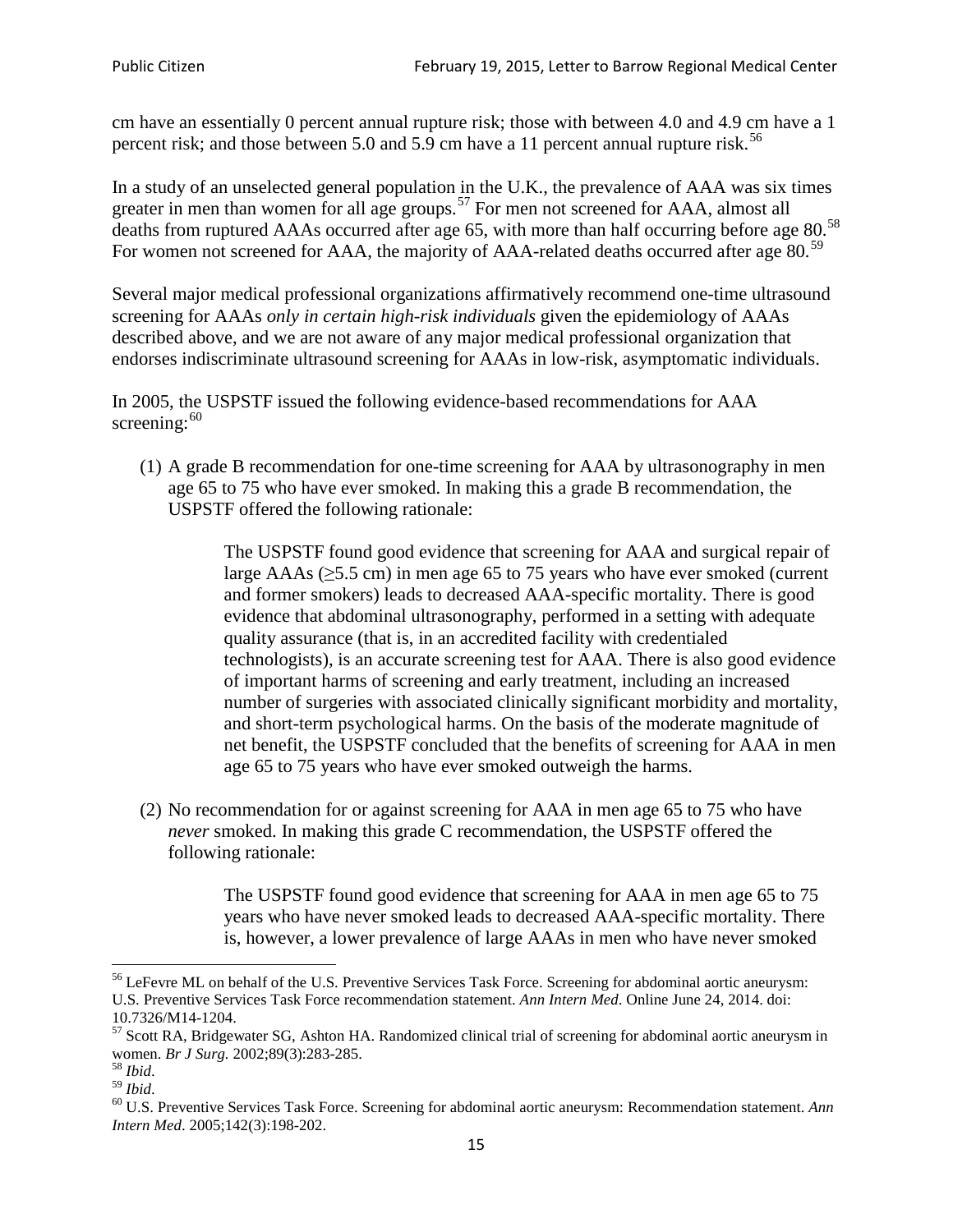compared with men who have ever smoked; thus, the potential benefit from screening men who have never smoked is small. There is good evidence that screening and early treatment lead to important harms, including an increased number of surgeries with associated clinically significant morbidity and mortality, and short-term psychological harms. The USPSTF concluded that the balance between the benefits and harms of screening for AAA is too close to make a general recommendation in this population.

(3) A grade D recommendation *against* routine screening for AAA in women. In making this a grade D recommendation, the USPSTF offered the following rationale:

> Because of the low prevalence of large AAAs in women, the number of AAArelated deaths that can be prevented by screening this population is small. There is good evidence that screening and early treatment result in important harms, including an increased number of surgeries with associated morbidity and mortality, and psychological harms. The USPSTF concluded that the harms of screening women for AAA therefore outweigh the benefits.

In June 2014, the USPSTF issued a revised recommendation statement, based on an updated review of the available evidence published between January 2004 and January 2013.<sup>[61](#page-15-0)</sup> The updated recommendations differ slightly from the 2005 recommendations and include the following: $62$ 

(1) A grade B recommendation for one-time screening for AAA with ultrasonography in men ages 65 to 75 who have ever smoked (no change from 2005). The USPSTF provided the following updated rationale for this unchanged recommendation:

> Four large, population-based, randomized, controlled trials (RCTs) show that invitation to 1-time screening for AAA is associated with reduced AAA-specific mortality in men. This benefit begins 3 years after testing and persists up to 15 years. In addition, risk reduction for AAA rupture and emergency surgery persists up to 10 to 13 years.

> In the 2 highest-quality trials, the relative reduction in AAA-specific mortality after 13 years was 42% to 66%. In the largest trial, where prevalence of AAA was approximately 5% in the screened group, screening was associated with an absolute risk reduction in death of 1.4 per 1000 men.

Abdominal aortic aneurysms are most prevalent in men who have ever smoked, occurring in approximately 6% to 7% of this population. This prevalence increases the importance of screening in these men because it maximizes the absolute benefit that could be achieved (that is, it improves the likelihood that

<span id="page-15-0"></span><sup>61</sup> Guirguis-Blake JM, Beil TL, Senger CA Whitlock EP. Ultrasonography screening for abdominal aortic aneurysms: A systematic review for the U.S. Preventive Services Task Force. *Ann Intern Med*. 2014;160(5):321- 329.

<span id="page-15-1"></span> $62$  LeFevre ML on behalf of the U.S. Preventive Services Task Force. Screening for abdominal aortic aneurysm: U.S. Preventive Services Task Force recommendation statement. *Ann Intern Med*. 2014;161(4):281-290..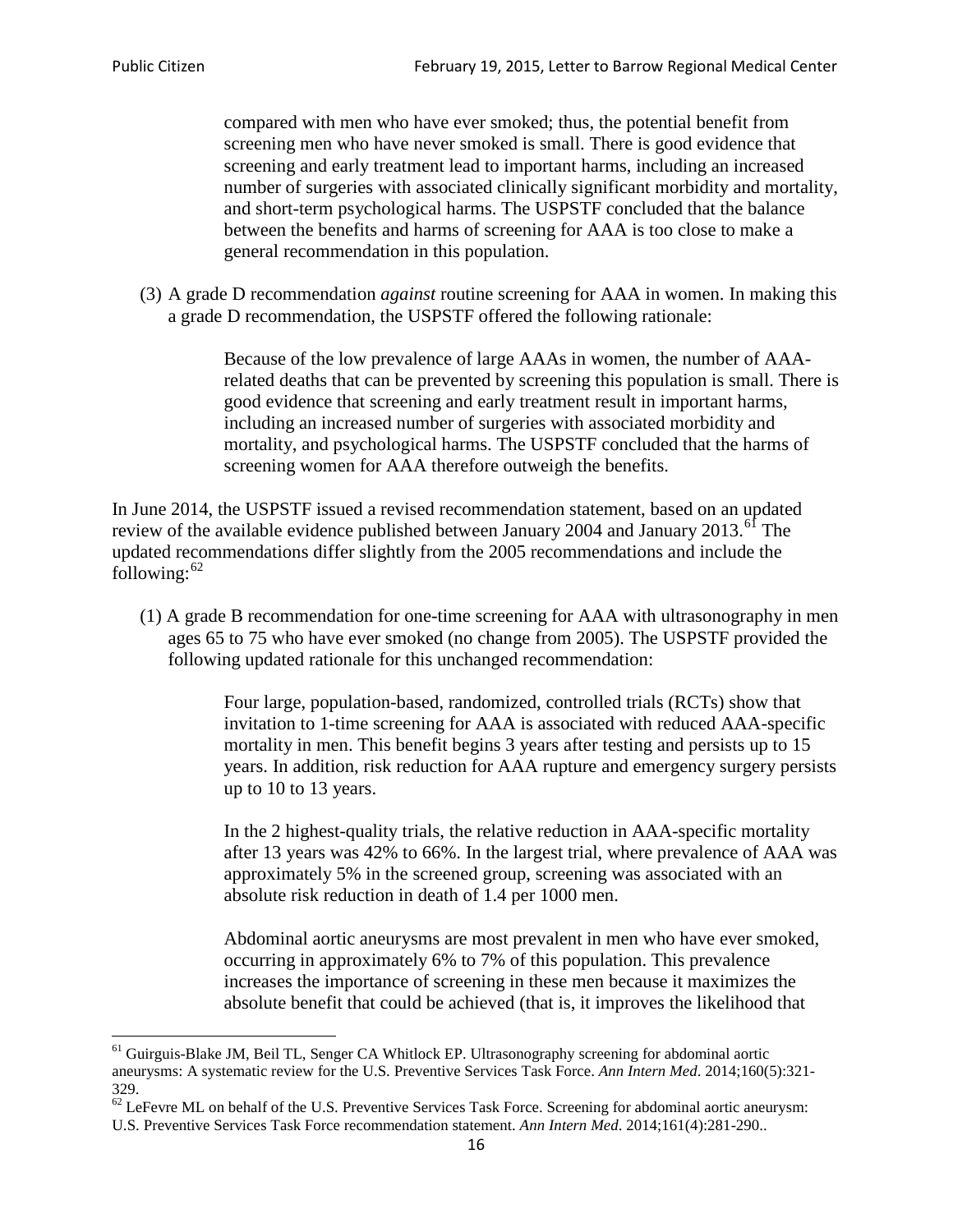men in this group will benefit from screening). Convincing evidence shows that 1-time screening with ultrasonography results in a moderate benefit in men aged 65 to 75 years who have ever smoked.

The USPSTF concluded with high certainty that screening for AAA with ultrasonography in men ages 65 to 75 who have ever smoked has a moderate net benefit.

(2) A grade C recommendation that clinicians *selectively* offer screening for AAA in men ages 65 to 75 who have never smoked rather than routinely screening all men in this group. Evidence indicates that the net benefit of screening all men ages 65 to 75 years who have never smoked is small. In determining whether this service is appropriate in individual cases, patients and clinicians should consider the balance of benefits and harms on the basis of evidence relevant to the patient's medical history, family history, other risk factors, and personal values. The USPSTF offered the following rationale for this new recommendation:

> Screening men overall reduces AAA-specific death, rupture, and emergency surgery. However, the lower prevalence of AAA in men who have never smoked (approximately 2%) substantially reduces the absolute benefit (that is, it greatly lowers the probability that men in this group will benefit from screening). Adequate evidence shows that 1-time screening for AAA with ultrasonography results in a small benefit in men aged 65 to 75 years who have never smoked.

The USPSTF also suggested the following clinical considerations with respect to this new recommendation:

Despite the demonstrated benefits of screening for AAA in men overall, the lower prevalence of AAA in male never-smokers versus male ever-smokers suggests that clinicians should consider a patient's risk factors and the potential for harm before screening for AAA rather than routinely offering screening to all male never-smokers. Important risk factors for AAA include older age and a firstdegree relative with an AAA; other risk factors include a history of other vascular aneurysms, coronary artery disease, cerebrovascular disease, atherosclerosis, hypercholesterolemia, obesity, and hypertension. Factors associated with a reduced risk for AAA include African American race, Hispanic ethnicity, and diabetes.

(3) An I statement concluding that the current evidence is insufficient to assess the balance of benefits and harms of screening for AAA in women ages 65 to 75 who have ever smoked. (An I statement means the USPSTF concludes that the current evidence is insufficient to assess the balance of benefits and harms of the service. Evidence may be lacking, of poor quality, or conflicting, and the balance of benefits and harms cannot be determined.) The USPSTF offered the following rationale for this draft statement:

> *Potential Preventable Burden.* A screening study in Sweden found that the prevalence of AAA in women aged 70 years was low (0.8%) for ever-smokers but increased to 2.0% for current smokers. A meta-analysis of individual-patient data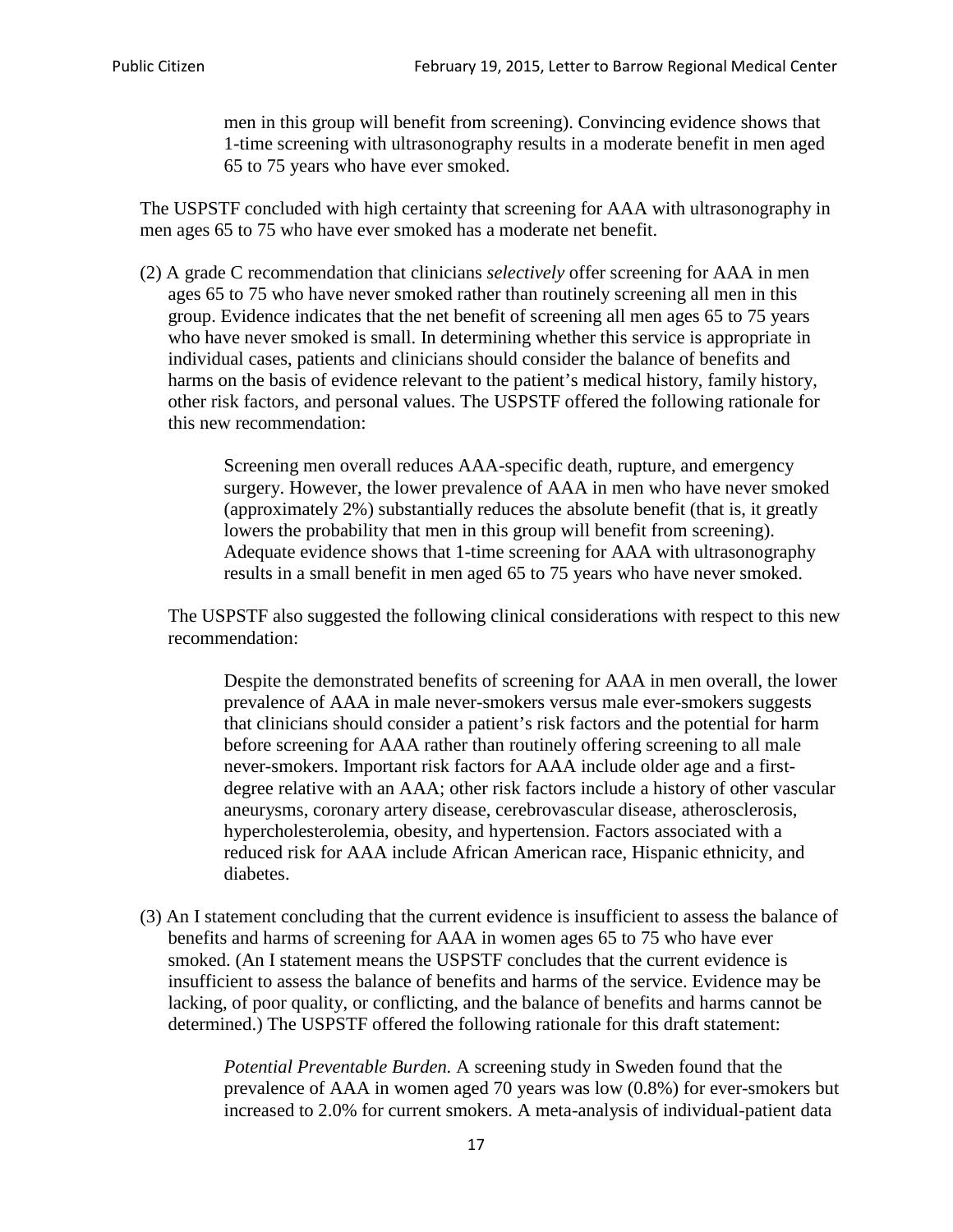found that women have a higher risk than men for AAA rupture at the same diameter (hazard ratio [HR], 3.76 [95% CI, 2.58 to 5.47]). However, AAAassociated deaths occur at an older age in women (at a time of increased competing causes of death and a declining benefit–risk ratio for operative interventions), with 70% of deaths occurring after age 80 years in women compared with fewer than 50% in men. In the only screening RCT that included women, most screen-detected AAAs in women were small (3.0 to 3.9 cm) and AAA-specific mortality was low in screened and unscreened women  $(<0.2\%)$ after 10 years.

*Potential Harms.* Four RCTs (primarily done in men) showed that screening for AAA doubled the rate of AAA-associated surgeries, largely driven by an increase in elective surgeries. Most screen-detected AAAs were below the 5.5-cm threshold for immediate repair. This finding generally results in long-term or lifelong surveillance and is probably associated with some amount of overtreatment, although the magnitude of this burden is difficult to quantify.

Most screening trials reported an associated decrease in emergency AAA repairs and a reduced 30-day mortality rate associated with emergency surgery in populations invited to screen, although mortality associated with elective surgery was not reduced. Operative mortality associated with AAAs is higher in women than in men (7% vs. 5% for open repair and 2% vs. 1% for endovascular repair, respectively).

*Costs.* In addition to the cost of ultrasonography screening (approximately \$100), the estimated potential associated cost of elective surgery to repair a screendetected AAA ranges from \$37 000 to \$43 000. Potential opportunity costs also may arise, because screening may take the place of other preventive activities that may be more beneficial to the patient.

*Current Practice.* Screening for AAA is provided as part of the "welcome-to-Medicare visit" for women who have a family history of AAA. However, the evidence is insufficient to accurately characterize current practice patterns related to screening for AAA in women.

A retrospective analysis from 2000 to 2010 used the National Inpatient Sample, a database that has a stratified 20% random sample of all nonfederal inpatient hospital admissions in the United States. This analysis found that women are more likely than men to have open surgery versus endovascular aneurysm repair (EVAR) for unruptured AAA (24% vs. 17%, respectively), potentially because of issues with access to the iliac artery (that is, smaller artery size) that may preclude endovascular management.

A retrospective review of 4026 AAA repairs in the Vascular Study Group of New England database (a voluntary registry from 30 academic and community hospitals in the 6 New England states) reported that women were more likely than men to have open surgery versus EVAR and to be older and have smaller aortic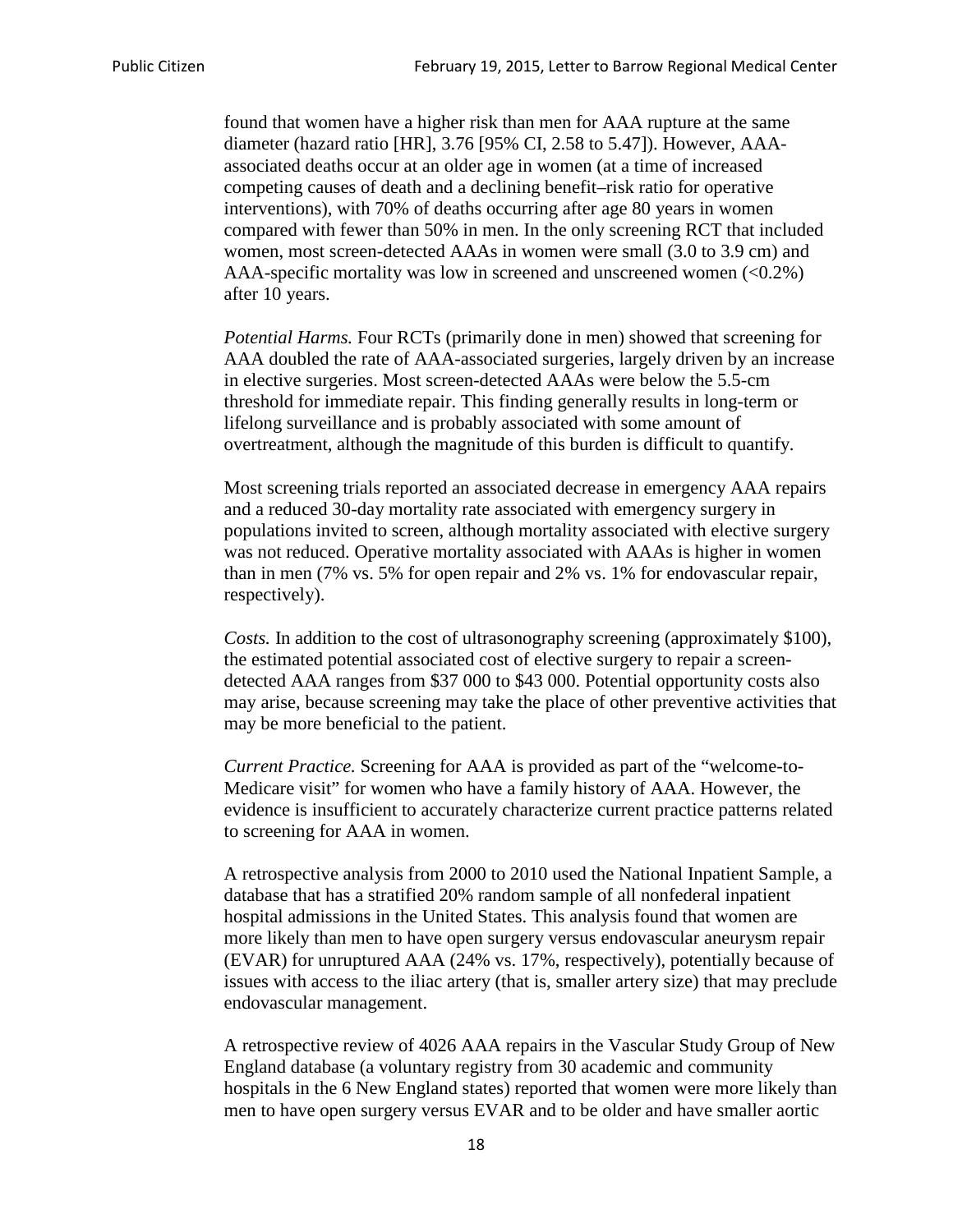diameters at the time of repair. Postoperative complications were higher in women than in men after elective EVAR or open repair, including emergency reoperations, dysrhythmias, leg ischemia or emboli, bowel ischemia, or need for discharge to another medical facility rather than home.

(4) A grade D recommendation *against* routine screening for AAA in women who have never smoked. The USPSTF offered the following rationale for this draft updated recommendation:

> The prevalence of AAA in women who have never smoked is low (0.03% to 0.60% in women aged 50 to 79 years). The evidence also shows no apparent benefit of screening for AAA in women. The USPSTF therefore concludes that adequate evidence shows that the absolute benefit of 1-time screening for AAA with ultrasonography in women who have never smoked can effectively be bounded at none or almost none.

In discussing the harms of detection and early treatment of AAAs, the USPSTF noted the following: $63$ 

In the available trials, groups invited to screening were approximately twice as likely as control groups to have any AAA surgery within 3 to 5 years, predominantly driven by an increase in elective surgeries. More than 90% of AAAs identified by screening were below the 5.5-cm threshold for immediate repair. Detecting smaller AAAs generally leads to long-term (potentially lifelong) surveillance.

A person's risk for death related to elective surgery for AAA is lower than that for death related to emergency surgery for rupture. However, the increase in the overall rates of detection and surgery in the screening groups still potentially represents a harm. A proportion of AAAs will never rupture because they do not advance or because a person dies of a competing cause.

The exact extent of overdiagnosis and overtreatment is difficult to estimate. One study from Massachusetts General Hospital reviewed 24 000 consecutive autopsies between 1952 and 1975 and found that 75% of the 473 patients who died with an undetected or unoperated AAA had a cause of death not related to the AAA (41% were >5.1 cm in diameter). Given that even elective treatment is associated with some risk for perioperative mortality, overtreatment is an important issue to consider when deciding whether to screen for this condition....

Convincing evidence shows that the harms associated with 1-time screening for AAA with ultrasonography are at least small in all populations and potentially higher in women because of their higher risk for operative mortality.

In 2011, the Society for Vascular Surgery issued a position statement on vascular screening recommending a one-time ultrasound screening for AAA for all men age 65 or older and

<span id="page-18-0"></span><sup>63</sup> *Ibid*.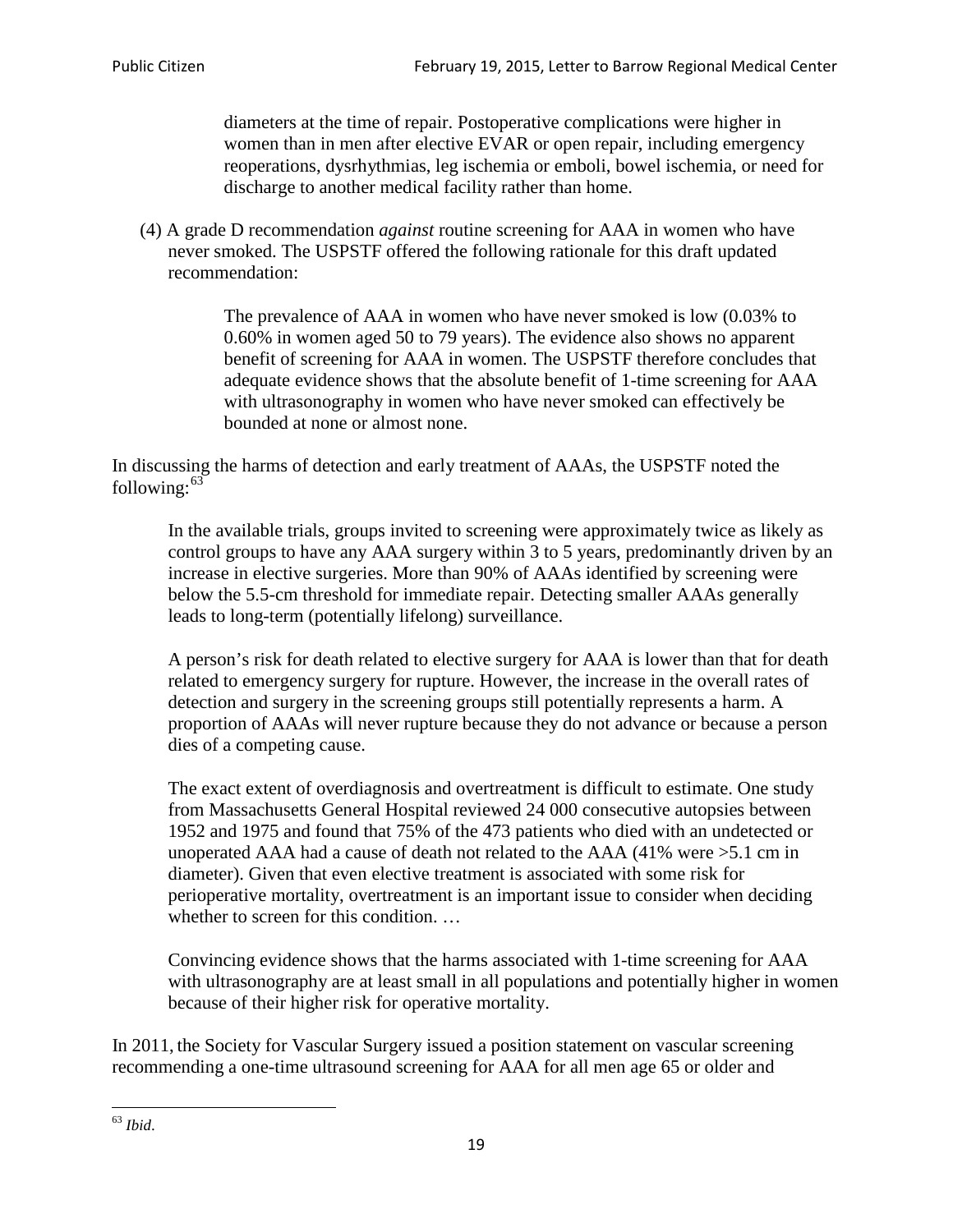screening men as early as age 55 who have a family history of AAA.<sup>[64](#page-19-0)</sup> The society also recommended one-time ultrasound screening for AAA for all women age 65 or older who have a family history of AAA or have smoked.

In 2012, the ACCF, American College of Radiology, American Institute of Ultrasound in Medicine, American Society of Echocardiography, American Society of Nephrology, Intersocietal Commission for the Accreditation of Vascular Laboratories, Society for Cardiovascular Angiography and Interventions, Society of Cardiovascular Computed Tomography, Society for Interventional Radiology, Society for Vascular Medicine, and Society for Vascular Surgery jointly issued evidence-based appropriate use criteria for noninvasive vascular testing (ultrasound and physiological testing) for a variety of possible indications.<sup>[65](#page-19-1)</sup> For each indication, these organizations classified the use of noninvasive vascular testing into one of the following three categories:

- **Appropriate:** The test is one in which the expected incremental information, combined with clinical judgment, exceeds the expected negative consequences — including the risks of the procedure itself and the downstream impact of poor test performance such as delay in diagnosis (false-negatives) or inappropriate diagnosis (false-positives) — by a sufficiently wide margin for the specific indication that the procedure is generally considered acceptable care and a reasonable approach for the indication.
- **Uncertain:** The test *may* be generally acceptable and *may* be a reasonable approach for the specific indication; uncertainty also implies that more research and/or patient information is needed to classify the indication definitively.
- **Inappropriate:** The test *is not* generally acceptable and *is not* a reasonable approach for the specific indication.

These organizations classify screening for AAA as *inappropriate* for anyone under age 65 with no history of smoking, except as noted below. They also classify such screening as *uncertain* for anyone 65 or older with no history of smoking.

These organizations did classify screening for AAA as *appropriate* for the following subgroups:

- Adults older than age 60 with a first-degree relative with an AAA.
- Adults age 65 or older who are current or former smokers.

In summary, the USPSTF and many other major medical professional organizations recommended against routine screening for AAA, or designate such screening as inappropriate for those individuals who are not at high risk for developing AAA. Screening for AAA in the

<span id="page-19-0"></span><sup>64</sup> Society for Vascular Surgery. SVS Position Statement on Vascular Screenings. January 2011. [http://www.vascularweb.org/about/positionstatements/Pages/svs-position-statement-on-vascular-screening.aspx.](http://www.vascularweb.org/about/positionstatements/Pages/svs-position-statement-on-vascular-screening.aspx) 

<span id="page-19-1"></span>Accessed August 21, 2014.<br><sup>65</sup> Mohler ER, Gornik HL, Gerhard-Herman M, et al. ACCF/ACR/AIUM/ASE/ASN/ICAVL/SCAI/SCCT/SIR/ SVM/SVS 2012 appropriate use criteria for peripheral vascular ultrasound and physiological testing part I: Arterial ultrasound and physiological testing*. J Am Coll Cardiol*. 2012;60(3):242-276.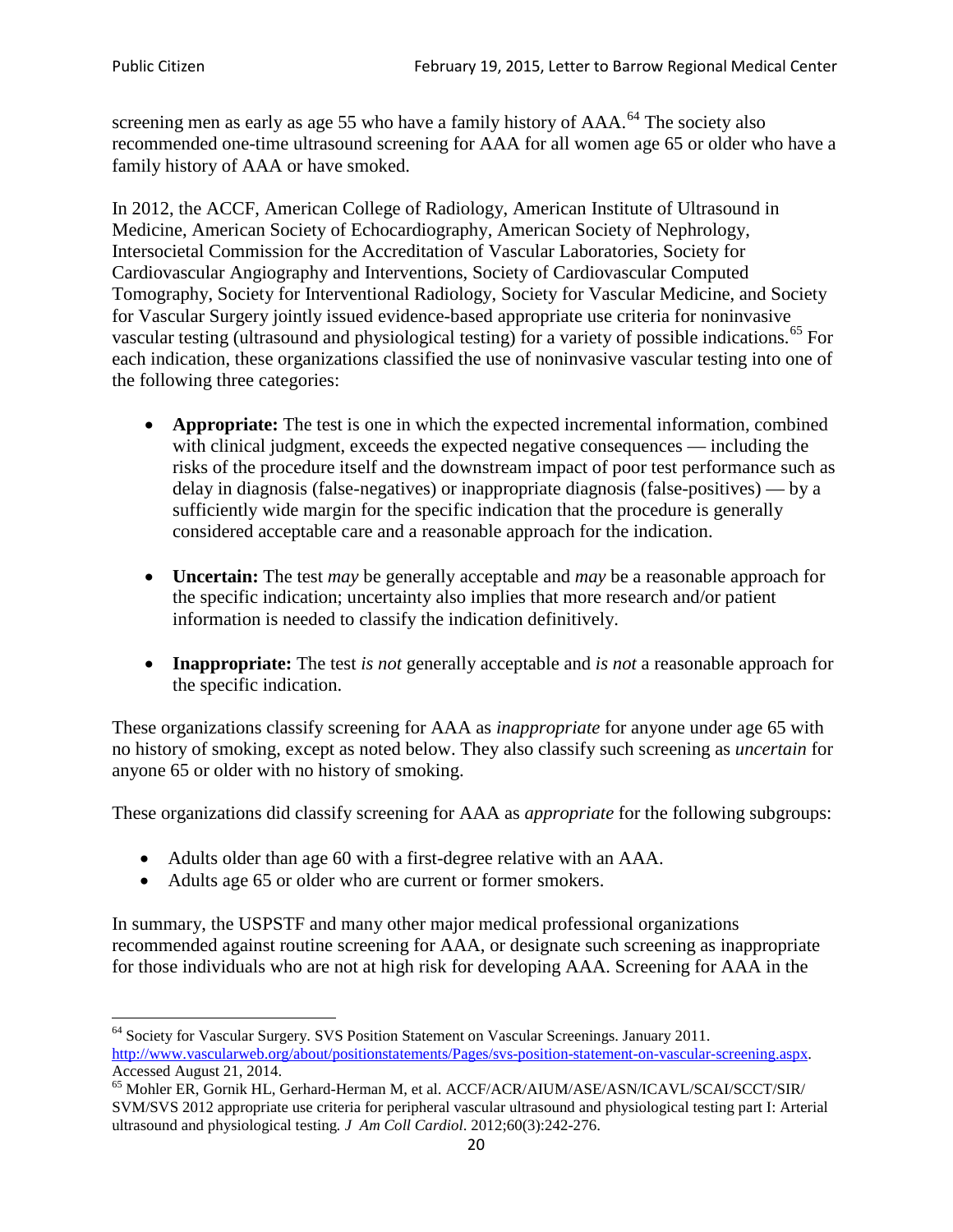general, asymptomatic population has *not* been shown to significantly improve clinical outcome and is likely to do more harm than good.

### **D. Peripheral Arterial Disease Test:**

The Life Line Screening online promotional materials state:<sup>[66](#page-20-0)</sup>

Peripheral Arterial Disease (PAD), more commonly known as hardening of the arteries, affects about eight million Americans. It is a condition in which the large and mediumsized arteries supplying blood to the legs become narrow or clogged, constricting the flow of blood. PAD is caused by atherosclerosis, a gradual process in which cholesterol and scar tissue build up, forming a substance called plaque that clogs the artery. PAD not only causes pain and disability, it also is associated with a much higher risk of heart disease. …

Peripheral Arterial Disease Screening

o A quick, easy and non-invasive procedure, PAD screening is done by using the ankle-brachial index (ABI). After removing your socks and shoes, you will have pressure cuffs placed around your upper arms and ankles. A small ultrasound device will then measure the systolic blood pressure in your limbs. …

Who should have a peripheral arterial disease screening?

• Anyone with risk factors

How often should I get a peripheral arterial disease screening?

• Annually

In 2012, the ACCF, American College of Radiology, American Institute of Ultrasound in Medicine, American Society of Echocardiography, American Society of Nephrology, Intersocietal Commission for the Accreditation of Vascular Laboratories, Society for Cardiovascular Angiography and Interventions, Society of Cardiovascular Computed Tomography, Society for Interventional Radiology, Society for Vascular Medicine, and Society for Vascular Surgery jointly issued evidence-based appropriate use criteria for noninvasive vascular testing (ultrasound and physiological testing) for a variety of possible indications. These appropriate use criteria identify the following as the only appropriate indications for lower extremity artery testing with ABI: patients with diminished pulses, femoral bruit, age greater than 50 with diabetes or smoking, or age greater than 70, which is consistent with ACC/AHA PAD guidelines. The evaluation with ABI for those younger than 50 and those with diabetes was classified as uncertain.<sup>[67](#page-20-1)</sup>

<span id="page-20-0"></span><sup>&</sup>lt;sup>66</sup> Life Line Screening. Peripheral arterial disease screening. [http://www.lifelinescreening.com/What-We-Do/What-](http://www.lifelinescreening.com/What-We-Do/What-We-Screen-For/Peripheral-Arterial-Disease)[We-Screen-For/Peripheral-Arterial-Disease.](http://www.lifelinescreening.com/What-We-Do/What-We-Screen-For/Peripheral-Arterial-Disease) Accessed January 9, 2015.<br><sup>67</sup> Mohler ER, Gornik HL, Gerhard-Herman M, et al. ACCF/ACR/AIUM/ASE/ASN/ICAVL/SCAI/SCCT/SIR/

<span id="page-20-1"></span>SVM/SVS 2012 appropriate use criteria for peripheral vascular ultrasound and physiological testing part I: Arterial ultrasound and physiological testing. *J Am Coll Cardiol*. 2012;60(3):242-276.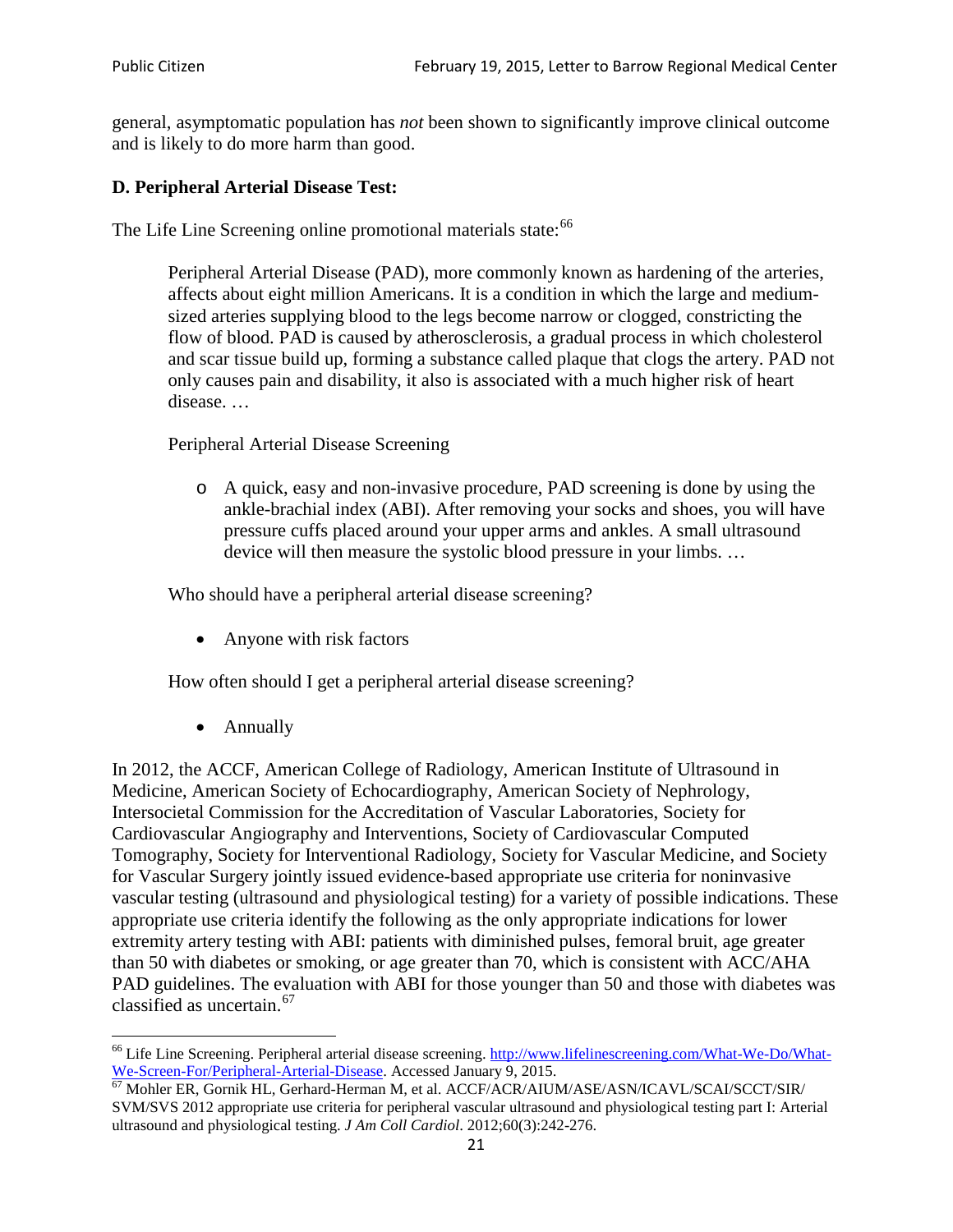In 2013, the USPSTF, based on a systematic review of the scientific literature,<sup>[68](#page-21-0)</sup> issued a grade I statement on ABI testing, concluding that the current evidence is *insufficient* to assess the balance of benefits and harms of screening for peripheral artery disease and cardiovascular disease risk assessment with ABI in adults.<sup>[69](#page-21-1)</sup> In making this statement, the USPSTF noted the following regarding its assessment of the possible benefits and harms of ABI screening:

#### **Benefits of Detection and Early Treatment**

The USPSTF found no evidence that screening for and treatment of PAD in asymptomatic patients leads to clinically important benefits. It also reviewed the potential benefits of adding the ABI to the Framingham Risk Score (FRS) and found evidence that this results in some patient risk reclassification; however, how often the reclassification is appropriate or whether it results in improved clinical outcomes is not known.

Determining the overall benefit of ABI testing requires not only evidence on appropriate risk reclassification but also evidence that this reclassification leads to treatments shown to improve clinical outcomes. One randomized trial found that aspirin did not reduce [cardiovascular disease] events in patients with a low ABI. No studies assessed the effect of lipid-lowering therapy or other cardiovascular risk reduction interventions in patients with asymptomatic PAD and no known diagnosis of [cardiovascular disease] or diabetes. The USPSTF found inadequate evidence that early treatment of screen-detected PAD leads to improvement in clinical outcomes.

#### **Harms of Detection and Early Treatment**

The USPSTF found no studies addressing the magnitude of harms of screening for PAD with the ABI; however, the direct harms to the patient of screening itself, beyond the time needed for the test, are probably minimal. Other harms resulting from testing may include false-positive results, exposure to gadolinium or contrast dye if magnetic resonance angiography (MRA) or computed tomography angiography (CTA) is used to confirm diagnosis, anxiety, labeling, and opportunity costs.

The USPSTF found inadequate evidence on the harms of early treatment of screendetected PAD. One study showed that low-dose aspirin treatment in asymptomatic patients with a low ABI may increase bleeding. Additional harms associated with treatment include use of unnecessary medications (or higher doses) and their resulting adverse effects and discontinuation of medications known to be effective in patients with established coronary artery disease (CAD) if the patient is reclassified to a lower risk category on the basis of a normal ABI.

We are not aware of any major medical professional organization that endorses such screening for peripheral vascular disease with ABI in the general asymptomatic population.

Moreover, treatment benefits for asymptomatic individuals with screen-detected PAD are not well established, and there appear to be no studies that directly assess the impact of screening

<span id="page-21-0"></span><sup>&</sup>lt;sup>68</sup> Lin JS, Olson CM, Johnson ES, Whitlock EP. The ankle-brachial index for peripheral artery disease screening and cardiovascular disease prediction among asymptomatic adults: A systematic evidence review for the U.S. Preventive Services Task Force. *Ann Intern Med.* 2013;159(5):333-341.<br><sup>69</sup> Moyer VA, U.S. Preventive Services Task Force. Screening for peripheral artery disease and cardiovascular

<span id="page-21-1"></span>disease risk assessment with the ankle–brachial index in adults: U.S. Preventive Service Task Force recommendation statement. *Ann Intern Med.* 2013;159(5):342-348.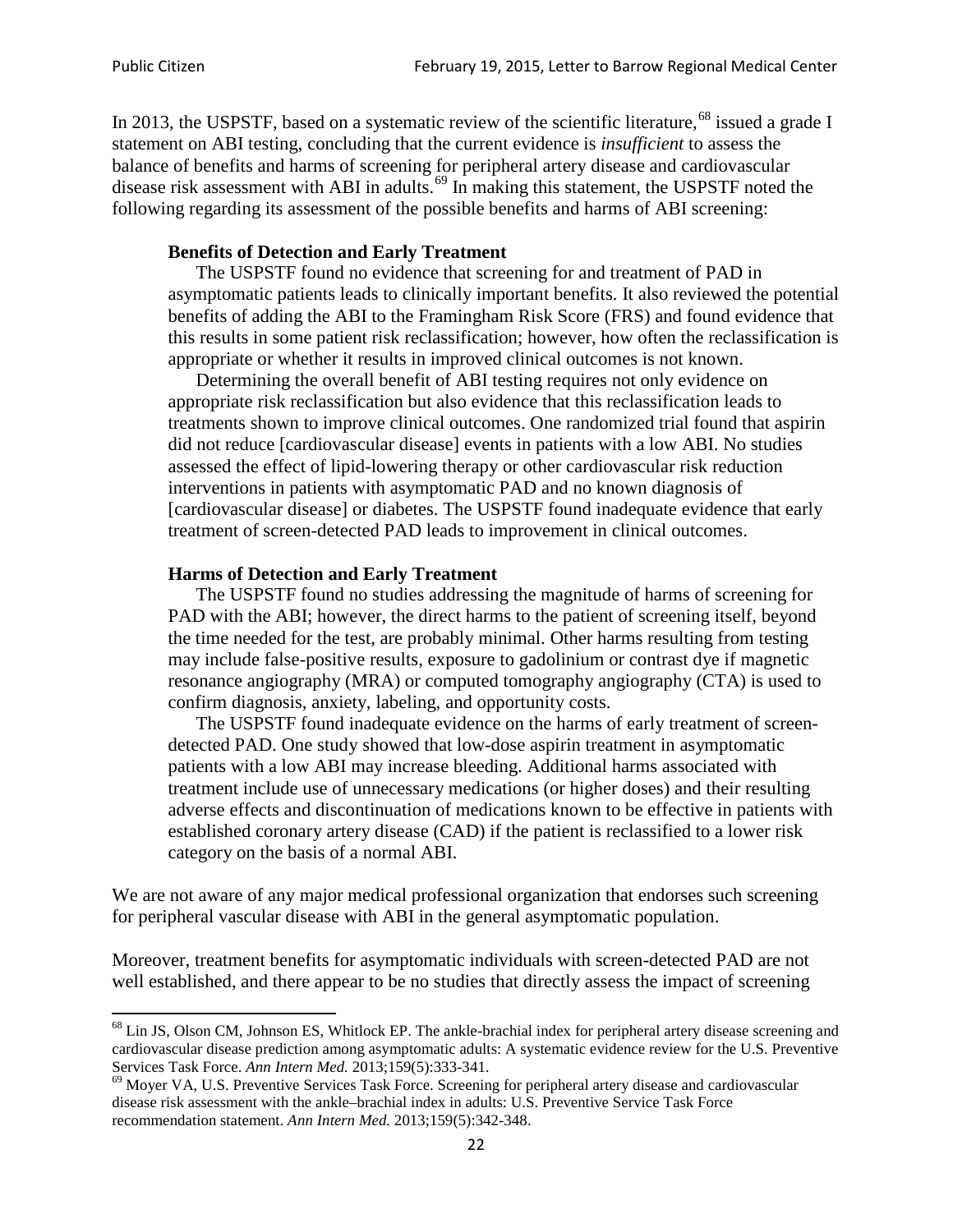unselected adults (or generally asymptomatic adults) with ABI on cardiovascular disease or PAD health outcomes.<sup>[70](#page-22-0)</sup>

#### **E. Osteoporosis Screening/Bone Density Test**

The Life Line Screening online promotional materials state: $71$ 

Osteoporosis is a disease in which bone becomes extremely fragile. Bone is a complex living tissue that can be weakened by poor diet and lack of exercise.

As we age, bones begin to break down faster than new bone can be formed. Osteoporosis removes minerals from bones until they become so weak and brittle that they fracture very easily. Actions such as bending to pick up a newspaper, lifting a vacuum, or even coughing can cause a fracture. Some fractures, such as hip fractures, may require hospitalization or major surgery, and may result in disability or even death.

Screening for Osteoporosis

• An easy and painless procedure, an osteoporosis screening requires you to place your foot in an ultrasound device called a bone densitometer. This device then measures the bone mineral density [BMD] of your heel. The heel is measured because its bone is similar to that found in the hip, where fractures most often occur. …

Who should have an Osteoporosis screening?

• Anyone who has the risk factors associated with the disease ...

How often should I get an Osteoporosis screening?

• Annually

Several major medical professional organizations affirmatively recommend screening for osteoporosis in *certain high-risk individuals*, but we are not aware of any major medical professional organization that endorses such screening *annually* for any group of individuals.

In 2008, the American College of Physicians issued the following evidence-based recommendation for osteoporosis screening in men: $^{72}$  $^{72}$  $^{72}$ 

(1) Clinicians should periodically perform individualized assessment of risk factors for osteoporosis in older men (Grade: strong recommendation; moderate-quality evidence).

<span id="page-22-0"></span><sup>70</sup> [Lin JS,](http://www.ncbi.nlm.nih.gov/pubmed?term=Lin%20JS%5BAuthor%5D&cauthor=true&cauthor_uid=24156115) [Olson CM,](http://www.ncbi.nlm.nih.gov/pubmed?term=Olson%20CM%5BAuthor%5D&cauthor=true&cauthor_uid=24156115) [Johnson ES,](http://www.ncbi.nlm.nih.gov/pubmed?term=Johnson%20ES%5BAuthor%5D&cauthor=true&cauthor_uid=24156115) et al. *The Ankle Brachial Index for Peripheral Artery Disease Screening and Cardiovascular Disease Prediction in Asymptomatic Adults: A Systematic Evidence Review for the U.S. Preventive Services Task Force*. Rockville, MD: Agency for Healthcare Research and Quality; 2013.<br>http://www.ncbi.nlm.nih.gov/books/NBK164524. Accessed December 29, 2014.

<span id="page-22-1"></span> $\frac{1}{71}$  Life Line Screening. Osteoporosis screening/bone density test. [http://www.lifelinescreening.com/What-We-](http://www.lifelinescreening.com/What-We-Do/What-We-Screen-For/Osteoporosis)[Do/What-We-Screen-For/Osteoporosis.](http://www.lifelinescreening.com/What-We-Do/What-We-Screen-For/Osteoporosis) Accessed January 9, 2015. <sup>72</sup> Qaseem A, Snow V, Shekelle P, et al. Screening for osteoporosis in men: A clinical practice guideline from the

<span id="page-22-2"></span>American College of Physicians. *Ann Intern Med*. 2008;148(9):680-4.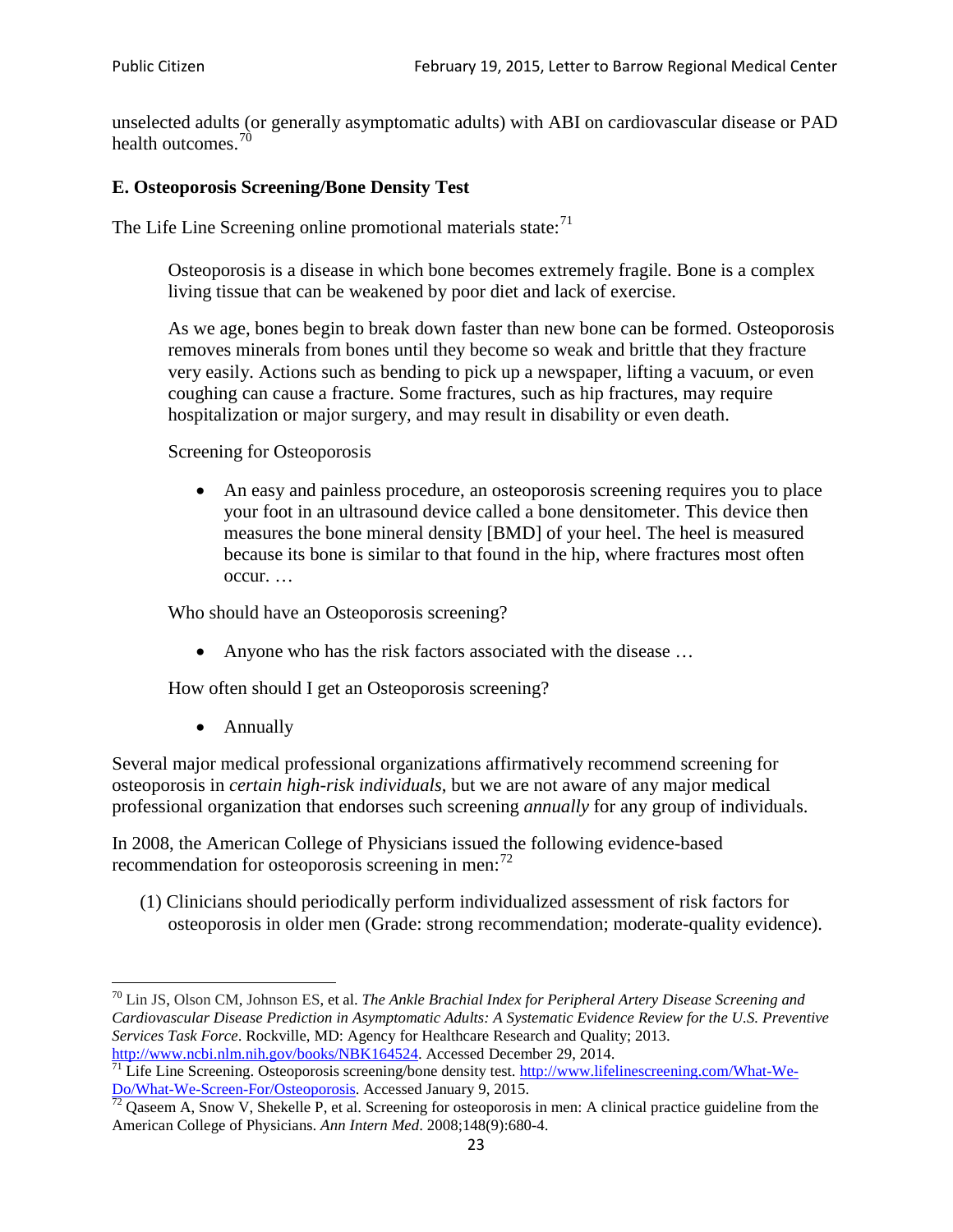A careful assessment of risk for osteoporosis in men is important. The appropriate age to start risk assessment is uncertain. However, by age 65 years, at least 6% of men have DXA [dual-energy X-ray absorptiometry]-determined osteoporosis, therefore, assessment of risk factors before this age is reasonable. Factors that increase the risk for osteoporosis in men include age (>70 years), low body weight (body mass index <20 to 25 kg/m2), weight loss (>10% [compared with the usual young or adult weight or weight loss in recent years]), physical inactivity (participates in no physical activities on a regular basis [walking, climbing stairs, carrying weights, housework, or gardening]), corticosteroid use, androgen deprivation therapy, and previous fragility fracture. Risk assessments should be updated periodically for men who choose not to be screened.

(2) Clinicians should obtain DXA for men who are at increased risk for osteoporosis and are candidates for drug therapy (Grade: strong recommendation; moderate-quality evidence).

Bone density measurement with DXA is the accepted reference standard for diagnosing osteoporosis in men. Men who are at increased risk for osteoporosis are candidates for DXA. Little evidence about alternatives to DXA exists. The 2 most studied methods are quantitative ultrasonography (usually of the calcaneus) and the OST [Osteoporosis Self-Assessment Tool]. Available evidence indicates that neither alternative is sufficiently sensitive or specific at predicting DXA-determined bone mass to be recommended as a substitute for DXA. Although 1 study has demonstrated a strong relationship between calcaneal ultrasonography and subsequent fracture, until treatment trials establish the effectiveness of therapy for osteoporosis diagnosed by ultrasonography rather than DXA, the role of ultrasonography in initiating therapy remains uncertain. No studies have evaluated the optimal intervals for repeated screening by using BMD measurement with DXA.

The evidence review showed that calcaneal ultrasonography predicts DXA-determined osteoporosis only modestly well. However, more important, it was a strong predictor of fracture in men. This may be because ultrasonography identifies other bone properties, such as bone quality, which may not be identified on DXA. Because treatment trials have not measured the effectiveness of therapy for osteoporosis diagnosed by ultrasonography rather than DXA, the role of ultrasonography in diagnosis remains uncertain.

In 2011, the USPSTF issued the following updated evidence-based recommendations for osteoporosis screening:<sup>[73](#page-23-0)</sup>

(1) A grade B recommendation for screening for osteoporosis in women aged 65 years or older and in younger women whose fracture risk is equal to or greater than that of a 65 year-old white woman who has no additional risk factors. In making this a grade B recommendation, the USPSTF offered the following rationale:

> No controlled studies have evaluated the effect of screening for osteoporosis on fracture rates or fracture-related morbidity or mortality.

<span id="page-23-0"></span><sup>&</sup>lt;sup>73</sup> U.S. Preventive Services Task Force. Screening for osteoporosis: U.S. Preventive Services Task Force recommendation statement. *Ann Intern Med*. 2011;154(5):356-364.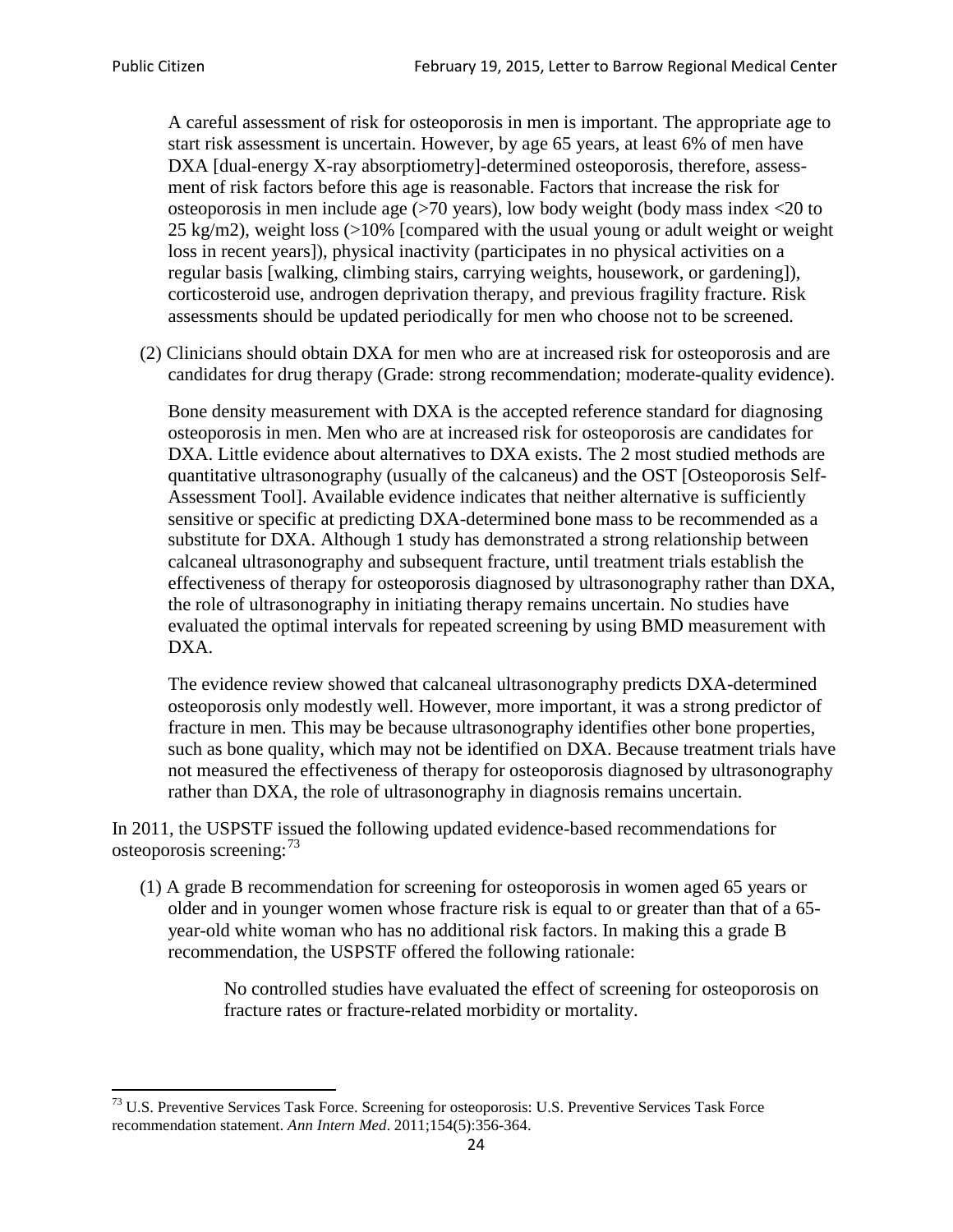In postmenopausal women who have no previous osteoporotic fractures, the USPSTF found convincing evidence that drug therapies reduce the risk for fractures. In women aged 65 years or older and in younger women whose fracture risk is equal to or greater than that of a 65-year-old white woman who has no additional risk factors, the USPSTF judged that the benefit of treating screeningdetected osteoporosis is at least moderate.

(2) An I statement concluding that the current evidence is insufficient to assess the balance of benefits and harms of screening for osteoporosis in men.

> Because of the lack of relevant studies, the USPSTF found inadequate evidence that drug therapies reduce the risk for fractures in men who have no previous osteoporotic fractures. The USPSTF identified the absence of randomized trials of primary fracture prevention in men who have osteoporosis as a critical gap in the evidence.

The USPSTF concludes that for men, evidence of the benefits of screening for osteoporosis is lacking and the balance of benefits and harms cannot be determined.

In discussing how often women should be screened for osteoporosis, the USPSTF noted the following: $74$ 

The potential value of rescreening women whose initial screening test did not detect osteoporosis is to improve fracture risk prediction. Evidence is lacking about optimal intervals for repeated screening and whether repeated screening is necessary in a woman with normal BMD. Because of limitations in the precision of testing, a minimum of 2 years may be needed to reliably measure a change in BMD; however, longer intervals may be necessary to improve fracture risk prediction. A prospective study of 4124 women aged 65 years or older found that neither repeated BMD measurement nor the change in BMD after 8 years was more predictive of subsequent fracture risk than the original measurement.

In 2012, the American College of Obstetricians and Gynecologists (ACOG) issued the following updated evidence-based recommendations on screening women for osteoporosis:<sup>[75](#page-24-1)</sup>

Bone density screening for women should begin at age 65 years. DXA absorptiometry screening can be used selectively for women younger than 65 years if they are postmenopausal and have other significant risk factors for osteoporosis or fracture.

Regarding how often women should be screened for osteoporosis, the ACOG recommended the following: $^{76}$  $^{76}$  $^{76}$ 

(1) In the absence of new risk factors, DXA screening should not be performed more frequently than every 2 years.

<span id="page-24-2"></span><span id="page-24-1"></span><span id="page-24-0"></span><sup>74</sup> *Ibid.* <sup>75</sup> American College of Obstetricians and Gynecologists. Osteoporosis. September 17, 2012. [http://www.guideline.gov/content.aspx?id=38413#Section420.](http://www.guideline.gov/content.aspx?id=38413#Section420) Accessed January 7, 2015.<br><sup>76</sup> *Ibid.*